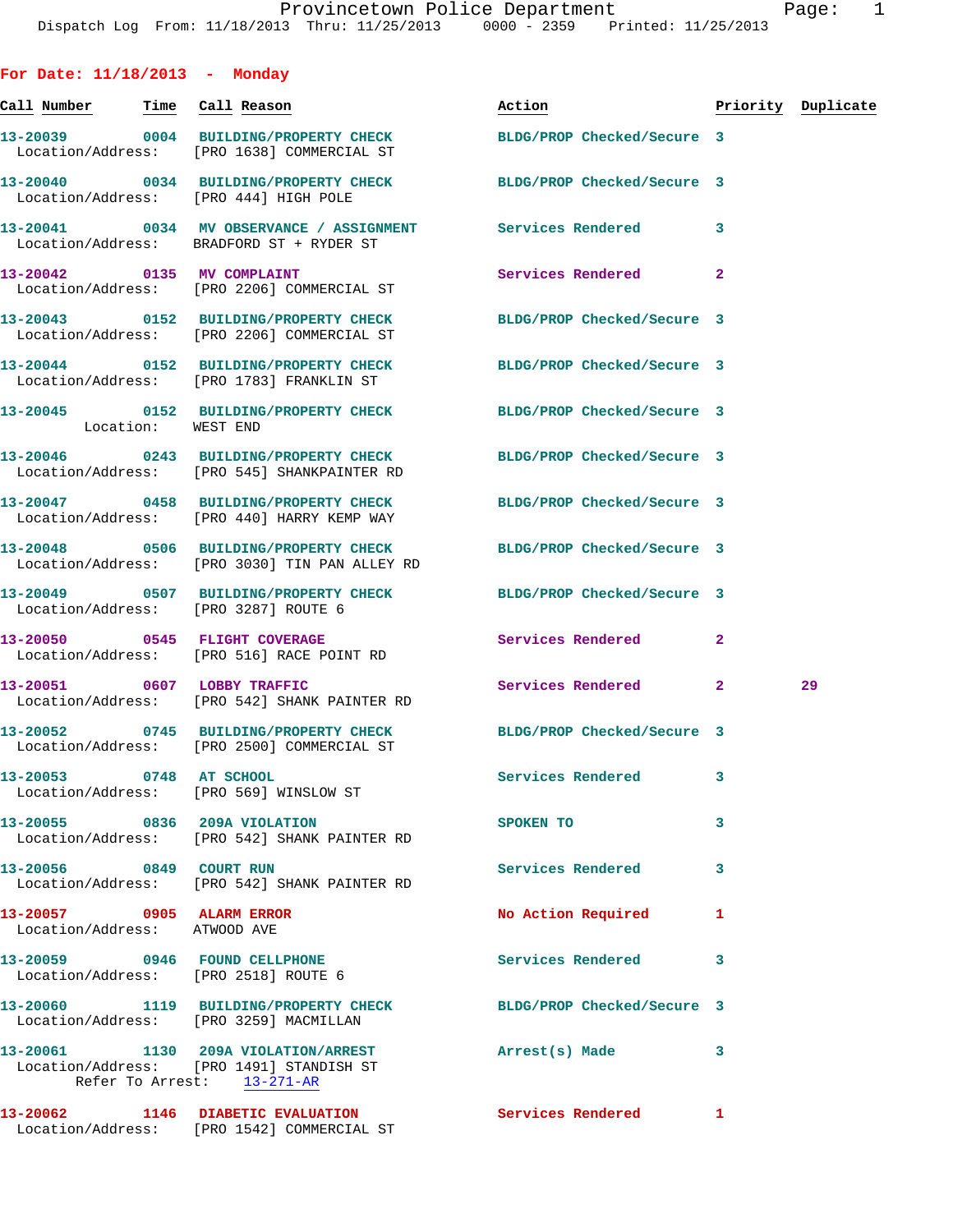|                                       | 13-20063 1156 EVALUATION/PANIC ATTACK Services Rendered<br>Location/Address: [PRO 542] SHANK PAINTER RD           |                            | $\mathbf{1}$ and $\mathbf{1}$ | $\mathbf{1}$ |
|---------------------------------------|-------------------------------------------------------------------------------------------------------------------|----------------------------|-------------------------------|--------------|
| 13-20064 1216 FOLLOW UP               | Location/Address: [PRO 182] COMMERCIAL ST                                                                         | <b>Services Rendered</b>   | $\overline{2}$                |              |
|                                       | 13-20065 1242 FLIGHT COVERAGE<br>Location/Address: [PRO 516] RACE POINT RD                                        | Services Rendered          | $\mathbf{2}$                  |              |
|                                       | 13-20066 1308 BUILDING/PROPERTY CHECK<br>Location/Address: [PRO 2898] JEROME SMITH RD                             | BLDG/PROP Checked/Secure 3 |                               |              |
| 13-20067 1327 MV DISABLED             | Location/Address: WINTHROP ST + BRADFORD ST                                                                       | Services Rendered          | $\mathbf{2}$                  |              |
|                                       | 13-20068 1347 CHEST/ABDOMINAL PAINS<br>Location/Address: [PRO 3611] CAPTAIN BERTIE RD                             | Transported to Hospital 1  |                               |              |
|                                       | 13-20069 1405 BUILDING/PROPERTY CHECK BLDG/PROP Checked/Secure 3<br>Location/Address: [PRO 2494] BRADFORD ST      |                            |                               |              |
|                                       | 13-20072 1448 FOUND HUSKY/CITATION ISSUED Citation/Warning Issued 2<br>Location/Address: [PRO 2500] COMMERCIAL ST |                            |                               |              |
|                                       | 13-20073 1502 AIRCRAFT<br>Location/Address: [PRO 516] RACE POINT RD                                               | <b>Services Rendered</b>   | $\mathbf{2}$                  |              |
| 13-20074 1506 AT THE SCHOOL           | Location/Address: [PRO 569] WINSLOW ST                                                                            | <b>Services Rendered</b>   | 3                             |              |
|                                       | 13-20075 1529 MV OBSERVANCE / ASSIGNMENT Services Rendered<br>Location/Address: [PRO 2952] SHANKPAINTER RD        |                            | 3                             |              |
| 13-20076 1540 MV STOP                 | Location/Address: [PRO 2521] ROUTE 6                                                                              | <b>VERBAL WARNING</b>      | 3                             |              |
|                                       | 13-20077 1635 MV OBSERVANCE / ASSIGNMENT Services Rendered<br>Location/Address: [PRO 94] BRADFORD ST              |                            | 3                             |              |
| 13-20078 1642 MV STOP                 | Location/Address: BRADFORD ST + CARVER ST                                                                         | <b>VERBAL WARNING</b>      | 3                             |              |
| Location/Address: [PRO 564] BAYBERRY  | 13-20079 1712 BUILDING/PROPERTY CHECK Services Rendered                                                           |                            | 3                             |              |
| 13-20080 1807 MV ACCIDENT             | Location/Address: [PRO 196] COMMERCIAL ST<br>Refer To Accident: 13-73-AC                                          | Transported to Hospital 1  |                               |              |
|                                       | 13-20083 1807 MEDICAL EMERGENCY<br>Location/Address: [PRO 196] COMMERCIAL ST                                      | Transported to Hospital    | 1                             |              |
|                                       | 13-20081 1851 ASSIST AGENCY / MUTUAL AID<br>Location/Address: CENTER ST + COMMERCIAL ST                           | <b>Services Rendered</b>   | 3                             |              |
|                                       | 13-20084 2043 BUILDING/PROPERTY CHECK<br>Location/Address: [PRO 1778] SHANK PAINTER RD                            | BLDG/PROP Checked/Secure 3 |                               |              |
| Location/Address: [PRO 1283] BANGS ST | 13-20085 2139 DOMESTIC DISTURBANCE/ASSAULT Services Rendered                                                      |                            | 1                             |              |
|                                       | 13-20087 2338 BUILDING/PROPERTY CHECK<br>Location/Address: [PRO 3259] MACMILLAN                                   | BLDG/PROP Checked/Secure 3 |                               |              |
|                                       | 13-20088 2347 BUILDING/PROPERTY CHECK<br>Location/Address: [PRO 530] SHANKPAINTER RD                              | BLDG/PROP Checked/Secure 3 |                               |              |
|                                       | 13-20089 2358 MV OBSERVANCE / ASSIGNMENT<br>Location/Address: [PRO 2577] BRADFORD ST                              | No Action Required         | $\mathbf{3}$                  |              |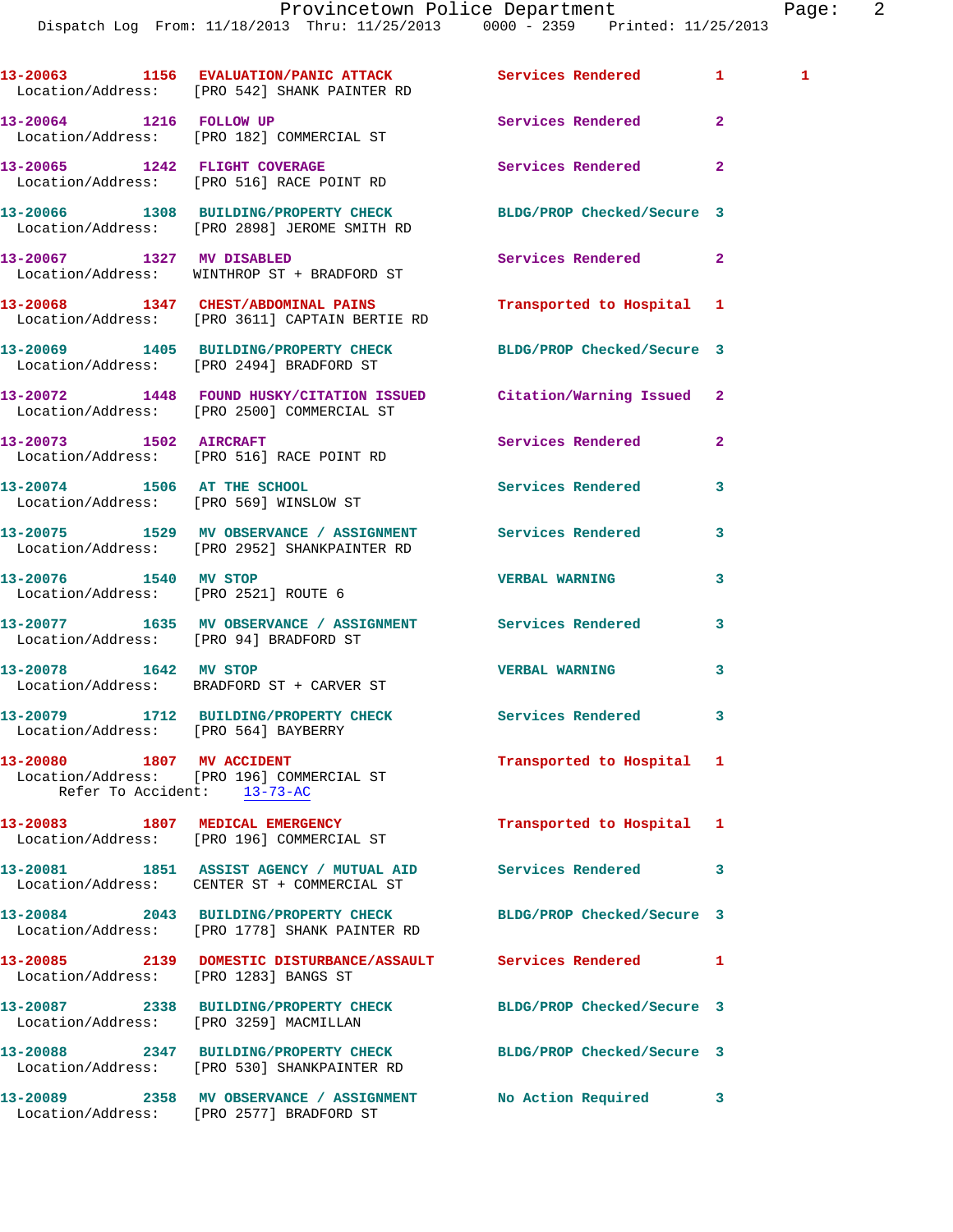## **For Date: 11/19/2013 - Tuesday**

| Location/Address: [PRO 2543] MACMILLAN                                   | 13-20090 0019 BUILDING/PROPERTY CHECK                                                                            | BLDG/PROP Checked/Secure 3 |              |    |
|--------------------------------------------------------------------------|------------------------------------------------------------------------------------------------------------------|----------------------------|--------------|----|
|                                                                          | 13-20091 0044 MV OBSERVANCE / ASSIGNMENT Services Rendered<br>Location/Address: BRADFORD ST + CENTRAL ST         |                            | 3            |    |
|                                                                          | 13-20092 0131 MV OBSERVANCE / ASSIGNMENT Services Rendered<br>Location/Address: [PRO 2577] BRADFORD ST           |                            | 3            |    |
|                                                                          | 13-20093 0133 BUILDING/PROPERTY CHECK<br>Location/Address: [PRO 519] RACE POINT RD                               | BLDG/PROP Checked/Secure 3 |              |    |
|                                                                          | 13-20094 0158 BUILDING/PROPERTY CHECK BLDG/PROP Checked/Secure 3<br>Location/Address: [PRO 306] COMMERCIAL ST    |                            |              |    |
|                                                                          | 13-20095 0217 BUILDING/PROPERTY CHECK BLDG/PROP Checked/Secure 3<br>Location/Address: [PRO 545] SHANK PAINTER RD |                            |              |    |
| Location/Address: [PRO 444] HIGH POLE                                    | 13-20096 0245 BUILDING/PROPERTY CHECK BLDG/PROP Checked/Secure 3                                                 |                            |              |    |
|                                                                          | 13-20097 0250 BUILDING/PROPERTY CHECK BLDG/PROP Checked/Secure 3<br>Location/Address: [PRO 440] HARRY KEMP WAY   |                            |              |    |
| Location/Address: [PRO 3287] ROUTE 6                                     | 13-20098 0417 BUILDING/PROPERTY CHECK BLDG/PROP Checked/Secure 3                                                 |                            |              |    |
| Location/Address: [PRO 1283] BANGS ST                                    | 13-20099 0602 MENTAL EVAL/TRANSPORT                                                                              | Transported to Hospital 3  |              |    |
|                                                                          | 13-20100 0610 LOBBY TRAFFIC<br>Location/Address: [PRO 542] SHANK PAINTER RD                                      | Services Rendered          | $\mathbf{2}$ | 21 |
| 13-20101 0613 FLIGHT COVERAGE                                            | Location/Address: [PRO 516] RACE POINT RD                                                                        | Services Rendered          | $\mathbf{2}$ |    |
|                                                                          | 13-20102 0630 MEDICAL EMERGENCY<br>Location/Address: [PRO 350] COMMERCIAL ST                                     | PATIENT REFUSAL            | 1            |    |
|                                                                          | 13-20104 0742 BUILDING/PROPERTY CHECK BLDG/PROP Checked/Secure 3<br>Location/Address: [PRO 2898] JEROME SMITH RD |                            |              |    |
| 13-20105 0749 AT SCHOOL<br>Location/Address: [PRO 569] WINSLOW ST        |                                                                                                                  | Services Rendered 3        |              |    |
| Location: ROUTE 6 I/B                                                    | 13-20106 6800 MV OBSERVANCE / ASSIGNMENT Services Rendered 3                                                     |                            |              |    |
|                                                                          | 13-20107 0859 BUILDING/PROPERTY CHECK<br>Location/Address: [PRO 2206] COMMERCIAL ST                              | BLDG/PROP Checked/Secure 3 |              |    |
| 13-20108 0940 VERBAL BRAKE LIGHT<br>Location/Address: [PRO 2479] ROUTE 6 |                                                                                                                  | <b>VERBAL WARNING</b>      | 3            |    |
|                                                                          | 13-20109 0951 LOST DOG/RETURNED<br>Location/Address: [PRO 2483] COMMERCIAL ST                                    | Services Rendered          | $\mathbf{2}$ |    |
| Location/Address: [PRO 569] WINSLOW ST                                   | 13-20110 1052 BUILDING/PROPERTY CHECK BLDG/PROP Checked/Secure 3                                                 |                            |              |    |
| Location/Address: SHANK PAINTER RD                                       | 13-20111 1101 MV OBSERVANCE / ASSIGNMENT No Action Required                                                      |                            | 3            |    |
| Location/Address: CENTRAL ST                                             | 13-20112 1134 FOUND WALLET/RETURNED Services Rendered                                                            |                            | 3            |    |
| 13-20113 1155 FIRE, STRUCTURE<br>Location/Address: [PRO 2521] ROUTE 6    |                                                                                                                  | Extinguished               | 1            |    |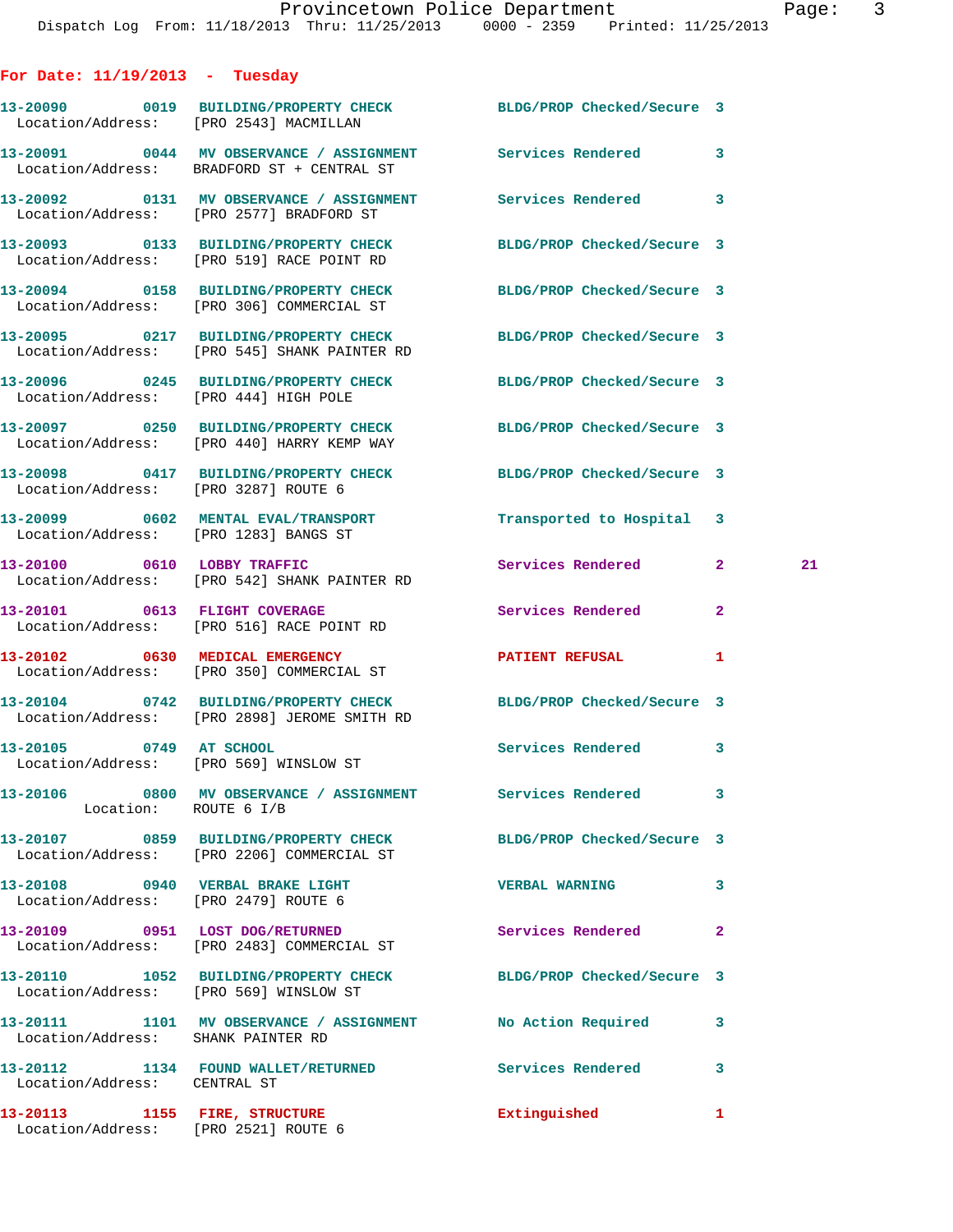|                                                                 | 13-20114 1242 PARK, WALK & TALK<br>Location/Address: [PRO 2500] COMMERCIAL ST                                       | Services Rendered          | $\overline{2}$ |   |
|-----------------------------------------------------------------|---------------------------------------------------------------------------------------------------------------------|----------------------------|----------------|---|
|                                                                 | 13-20115 1302 ABANDONED PROPERTY<br>Location/Address: [PRO 2500] COMMERCIAL ST                                      | <b>Services Rendered</b>   | 3              |   |
|                                                                 | 13-20116 1304 PARK, WALK & TALK<br>Location/Address: [PRO 569] WINSLOW ST                                           | Services Rendered          | $\overline{2}$ |   |
|                                                                 | 13-20117 1314 DIABETIC/TRANSPORT<br>Location/Address: [PRO 440] HARRY KEMP WAY                                      | Transported to Hospital 1  |                |   |
|                                                                 | 13-20118 1335 BUILDING/PROPERTY CHECK<br>Location/Address: [PRO 526] RYDER ST                                       | BLDG/PROP Checked/Secure 3 |                |   |
|                                                                 | 13-20120 1612 STOLEN M/V RECOVERED<br>Location/Address: CONWELL ST + BRADFORD ST                                    | <b>Vehicle Towed State</b> | $\overline{a}$ |   |
|                                                                 | 13-20121 1622 MISSING PERSON/FOUND<br>Location/Address: [PRO 573] WINSLOW ST                                        | <b>Services Rendered</b>   | 1              |   |
|                                                                 | 13-20122 1633 PARKING COMPLAINT / GENERAL<br>Location/Address: [PRO 1344] COMMERCIAL ST                             | <b>Services Rendered</b>   | 3              |   |
|                                                                 | 13-20123 1736 BUILDING/PROPERTY CHECK<br>Location/Address: [PRO 530] SHANKPAINTER RD                                | BLDG/PROP Checked/Secure 3 |                |   |
|                                                                 | 13-20124 1739 MV STOP/VERBAL NO HEADLIGHTS VERBAL WARNING<br>Location/Address: CAPTAIN BERTIE RD + SHANK PAINTER RD |                            | 3              |   |
|                                                                 | 13-20125 1822 BUILDING/PROPERTY CHECK BLDG/PROP Checked/Secure 3<br>Location/Address: [PRO 3259] MACMILLAN          |                            |                |   |
|                                                                 | 13-20126 1842 BUILDING/PROPERTY CHECK<br>Location/Address: [PRO 175] COMMERCIAL ST                                  | BLDG/PROP Checked/Secure 3 |                |   |
| Location/Address: HARBOUR DR                                    | 13-20128 1847 ALARM - GENERAL                                                                                       | BLDG/PROP Checked/Secure 1 |                |   |
| 13-20130   1933   COMPLAINT<br>Location/Address: ATKINS MAYO RD |                                                                                                                     | <b>Services Rendered</b>   | 3              | 1 |
|                                                                 | 13-20131 1936 COMPLAINT<br>Location/Address: [PRO 1283] BANGS ST                                                    | Services Rendered          | 3              |   |
|                                                                 | 13-20132 2005 MV ACCIDENT/MINOR<br>Location/Address: [PRO 3727] COMMERCIAL ST                                       | Services Rendered          | ı.             |   |
|                                                                 | 13-20133 2106 BUILDING/PROPERTY CHECK<br>Location/Address: [PRO 306] COMMERCIAL ST                                  | BLDG/PROP Checked/Secure 3 |                |   |
|                                                                 | 13-20134 2136 BUILDING/PROPERTY CHECK<br>Location/Address: [PRO 519] RACE POINT RD                                  | BLDG/PROP Checked/Secure 3 |                |   |
| 13-20135 2137 LIFT ASSIST                                       | Location/Address: [PRO 1113] STANDISH ST                                                                            | <b>Services Rendered</b>   | 1              |   |
|                                                                 | 13-20136 2331 BUILDING/PROPERTY CHECK<br>Location/Address: [PRO 2898] JEROME SMITH RD                               | BLDG/PROP Checked/Secure 3 |                |   |
|                                                                 | 13-20137 2343 BUILDING/PROPERTY CHECK<br>Location/Address: [PRO 525] COMMERCIAL ST                                  | BLDG/PROP Checked/Secure 3 |                |   |
| For Date: $11/20/2013$ - Wednesday                              |                                                                                                                     |                            |                |   |
|                                                                 | 13-20139 0002 BUILDING/PROPERTY CHECK<br>Location/Address: [PRO 2543] MACMILLAN                                     | BLDG/PROP Checked/Secure 3 |                |   |
|                                                                 | 13-20140   0110 BUILDING/PROPERTY CHECK                                                                             | Services Rendered          | 3              |   |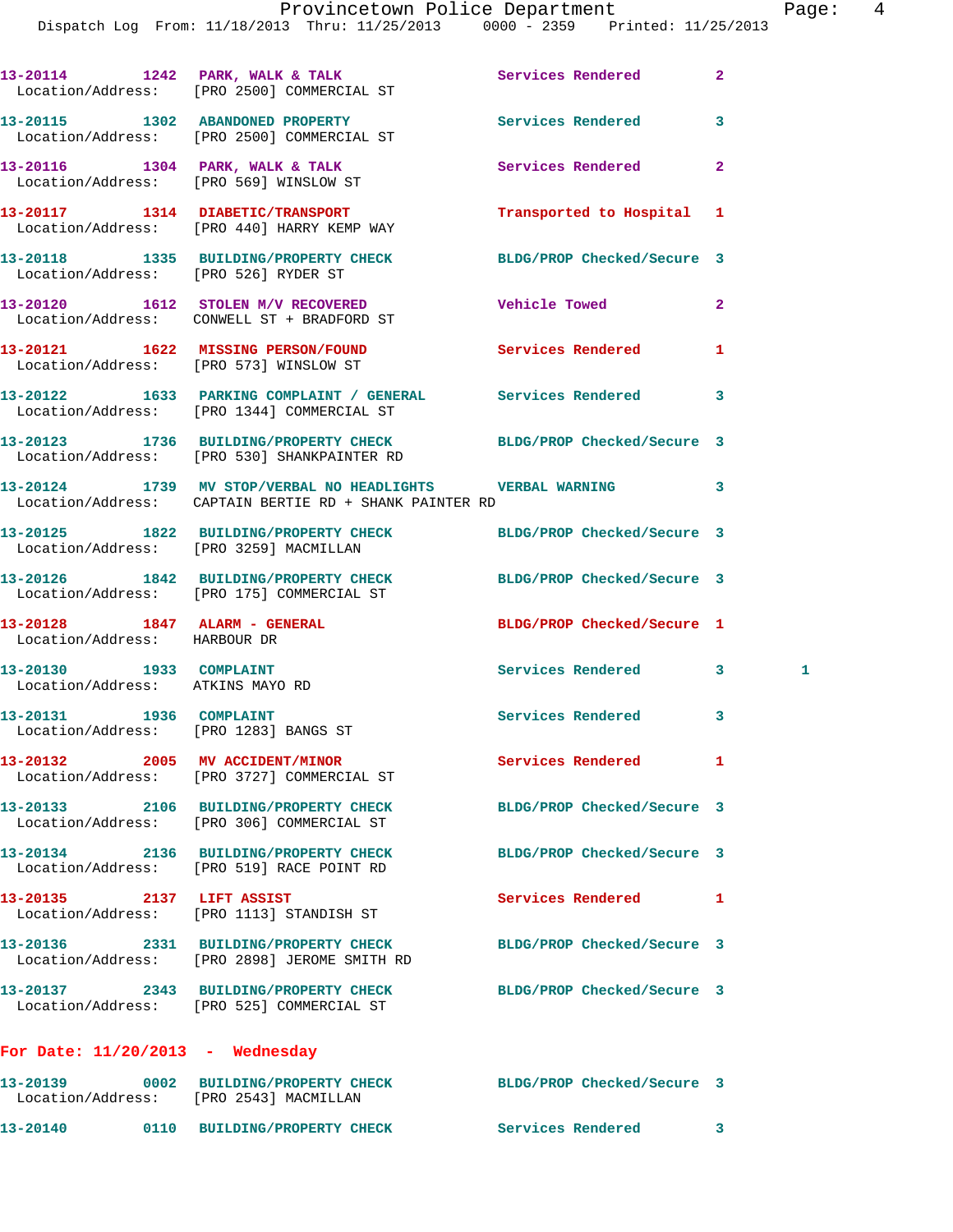|                                       |                                                                                                                   | Provincetown Police Department                                                 | 5<br>Page: |
|---------------------------------------|-------------------------------------------------------------------------------------------------------------------|--------------------------------------------------------------------------------|------------|
|                                       |                                                                                                                   | Dispatch Log From: 11/18/2013 Thru: 11/25/2013 0000 - 2359 Printed: 11/25/2013 |            |
|                                       | Location/Address: [PRO 2490] PROVINCELANDS RD                                                                     |                                                                                |            |
|                                       | 13-20141 0202 BUILDING/PROPERTY CHECK BLDG/PROP Checked/Secure 3<br>Location/Address: [PRO 341] COMMERCIAL ST     |                                                                                |            |
| Location/Address: [PRO 444] HIGH POLE | 13-20142 0246 BUILDING/PROPERTY CHECK BLDG/PROP Checked/Secure 3                                                  |                                                                                |            |
|                                       | 13-20143 0326 BUILDING/PROPERTY CHECK BLDG/PROP Checked/Secure 3<br>Location/Address: [PRO 3030] TIN PAN ALLEY RD |                                                                                |            |
|                                       | 13-20144 0344 BUILDING/PROPERTY CHECK BLDG/PROP Checked/Secure 3<br>Location/Address: [PRO 2006] SOMERSET RD      |                                                                                |            |
| Location/Address: [PRO 3287] ROUTE 6  | 13-20145 0415 BUILDING/PROPERTY CHECK BLDG/PROP Checked/Secure 3                                                  |                                                                                |            |
|                                       | 13-20146 0455 BUILDING/PROPERTY CHECK<br>Location/Address: [PRO 1646] WINSLOW ST                                  | BLDG/PROP Checked/Secure 3                                                     |            |
|                                       | 13-20147 0522 BUILDING/PROPERTY CHECK BLDG/PROP Checked/Secure 3<br>Location/Address: [PRO 545] SHANK PAINTER RD  |                                                                                |            |
|                                       | 13-20148 0552 FLIGHT COVERAGE<br>Location/Address: [PRO 516] RACE POINT RD                                        | Services Rendered 2                                                            |            |
| Location/Address: [PRO 2] ALDEN ST    | 13-20149 0555 BUILDING/PROPERTY CHECK BLDG/PROP Checked/Secure 3                                                  |                                                                                |            |
|                                       | 13-20151 0603 LOBBY TRAFFIC<br>Location/Address: [PRO 542] SHANK PAINTER RD                                       | Services Rendered 2                                                            | 23         |
|                                       | 13-20152 0606 MV OBSERVANCE / ASSIGNMENT Services Rendered<br>Location/Address: [PRO 2577] BRADFORD ST            | $\mathbf{3}$                                                                   |            |
| Location/Address: [PRO 2521] ROUTE 6  | 13-20153 0706 MV OBSERVANCE / ASSIGNMENT Services Rendered 3                                                      |                                                                                |            |
|                                       | 13-20154 0719 BUILDING/PROPERTY CHECK<br>Location/Address: [PRO 2898] JEROME SMITH RD                             | BLDG/PROP Checked/Secure 3                                                     |            |
| Location/Address: [PRO 3287] ROUTE 6  | 13-20155 0740 BUILDING/PROPERTY CHECK BLDG/PROP Checked/Secure 3                                                  |                                                                                |            |
| 13-20156 0752 LOOSE DOG               | Location/Address: [PRO 1077] PLEASANT ST                                                                          | BLDG/PROP Checked/Secure 2                                                     |            |
|                                       | 13-20157 0806 OPEN DOOR<br>Location/Address: [PRO 1474] FRANKLIN ST                                               | BLDG/PROP Checked/Secure 3                                                     |            |
| 13-20158 0808 AT SCHOOL               | Location/Address: [PRO 569] WINSLOW ST                                                                            | Services Rendered 3                                                            |            |
|                                       | 13-20159 0809 COURT RUN<br>Location/Address: [PRO 542] SHANK PAINTER RD                                           | Services Rendered 3                                                            |            |
| Location: ROUTE 6 I/B                 | 13-20160 0842 MV OBSERVANCE / ASSIGNMENT Services Rendered 3                                                      |                                                                                |            |
|                                       | 13-20161 0853 VERBAL SPEED/NO LICENSE VERBAL WARNING<br>Location/Address: [PRO 447] JEROME SMITH RD               | 3                                                                              |            |
|                                       | 13-20163 0918 PARK, WALK & TALK<br>Location/Address: [PRO 488] MAYFLOWER AVE                                      | Services Rendered<br>$\mathbf{2}$                                              |            |
|                                       | 13-20165 0940 BUILDING/PROPERTY CHECK BLDG/PROP Checked/Secure 3<br>Location/Address: [PRO 2898] JEROME SMITH RD  |                                                                                |            |
|                                       | 13-20167 0943 BUILDING/PROPERTY CHECK BLDG/PROP Checked/Secure 3<br>Location/Address: [PRO 3318] CEMETERY RD      |                                                                                |            |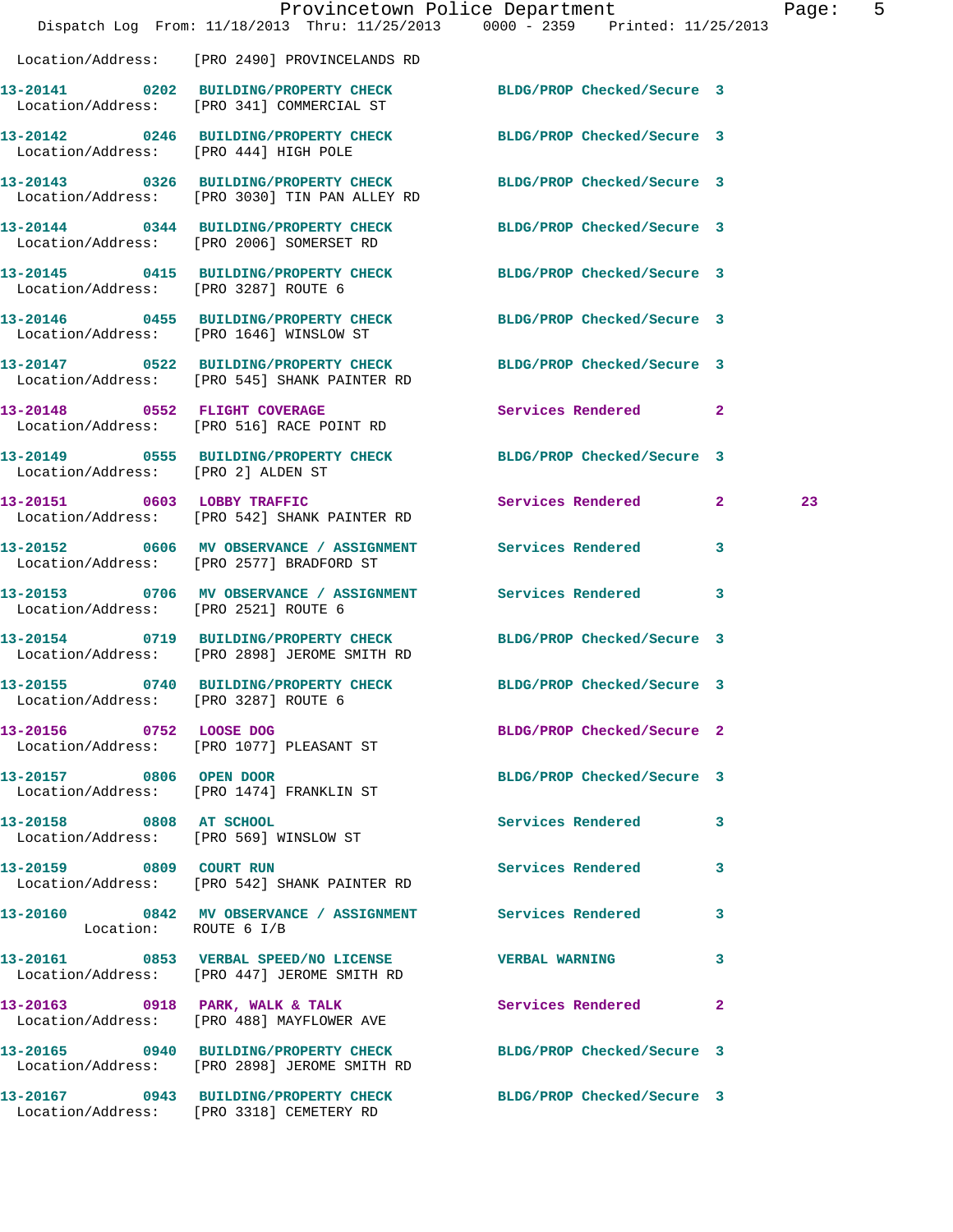|                                                               | Provincetown Police Department<br>Dispatch Log From: 11/18/2013 Thru: 11/25/2013 0000 - 2359 Printed: 11/25/2013 |                            |                |
|---------------------------------------------------------------|------------------------------------------------------------------------------------------------------------------|----------------------------|----------------|
|                                                               | 13-20168 1037 BUILDING/PROPERTY CHECK BLDG/PROP Checked/Secure 3<br>Location/Address: [PRO 3259] MACMILLAN       |                            |                |
|                                                               | 13-20169 1113 BUILDING/PROPERTY CHECK BLDG/PROP Checked/Secure 3<br>Location/Address: [PRO 3317] CEMETERY RD     |                            |                |
| 13-20171 1238 DOG COMPLAINT<br>Location/Address: ATLANTIC AVE |                                                                                                                  | SPOKEN TO                  | $\mathbf{2}$   |
| Location/Address: [PRO 1283] BANGS ST                         | 13-20174 1406 MENTAL HEALTH EVALUATION PATIENT REFUSAL                                                           |                            | 1              |
|                                                               | 13-20176 1442 KEEP THE PEACE Services Rendered<br>Location/Address: [PRO 1439] UPPER MILLER HILL RD              |                            | 2              |
| 13-20178 1448 ASSIST CITIZEN                                  | Location/Address: [PRO 542] SHANK PAINTER RD                                                                     | SPOKEN TO                  | 3              |
|                                                               | 13-20177 1453 911/TTY TEST CALL<br>Location/Address: [PRO 542] SHANK PAINTER RD                                  | <b>Services Rendered</b>   | 1              |
|                                                               | 13-20179 1501 ASSAULT/PAST OCCURRED Services Rendered<br>Location/Address: [PRO 442] HARRY KEMP WAY              |                            | 1              |
|                                                               | 13-20180 1542 SERVE RESTRAINING ORDER<br>Location/Address: [PRO 1483] MECHANIC ST                                | Could Not Locate           | $\overline{2}$ |
| Location/Address: [PRO 2521] ROUTE 6                          | 13-20181 1602 MV OBSERVANCE / ASSIGNMENT Services Rendered                                                       |                            | 3              |
| 13-20182 1610 DISORDERLY                                      | Location/Address: [PRO 414] CONWELL ST                                                                           | <b>Services Rendered</b>   | $\overline{a}$ |
|                                                               | 13-20183 1612 911 GENERAL/MISDIAL<br>Location/Address: [PRO 515] RACE POINT RD                                   | <b>No Action Required</b>  | 1              |
|                                                               | 13-20184 1643 MEDICAL/EVALUATION<br>Location/Address: [PRO 3222] ALDEN ST                                        | Transported to Hospital 1  |                |
|                                                               | 13-20185 1727 BUILDING/PROPERTY CHECK BLDG/PROP Checked/Secure 3<br>Location/Address: [PRO 1783] FRANKLIN ST     |                            |                |
| 13-20187 1750 SERVICE CALL                                    | Location/Address: [PRO 542] SHANK PAINTER RD                                                                     | <b>GONE ON ARRIVAL</b>     | 3              |
| 13-20188 1811 ASSIST CITIZEN                                  | Location/Address: [PRO 542] SHANK PAINTER RD                                                                     | Services Rendered          | 3              |
| Location/Address: [PRO 2513] ROUTE 6                          | 13-20190 1837 MV OBSERVANCE / ASSIGNMENT Services Rendered                                                       |                            | 3              |
|                                                               | 13-20191 1854 ALARM - GENERAL<br>Location/Address: [PRO 530] SHANK PAINTER RD                                    | False Alarm                | 1              |
| Location/Address: [PRO 414] CONWELL ST                        | 13-20192 1917 BUILDING/PROPERTY CHECK                                                                            | Services Rendered          | 3              |
|                                                               | 13-20193 1945 MV STOP/VERBAL 90/7<br>Location/Address: [PRO 33] BRADFORD ST                                      | <b>VERBAL WARNING</b>      | 3              |
|                                                               | 13-20194 1952 BUILDING/PROPERTY CHECK<br>Location/Address: [PRO 1638] COMMERCIAL ST                              | BLDG/PROP Checked/Secure 3 |                |
|                                                               | 13-20195 2013 BUILDING/PROPERTY CHECK Services Rendered<br>Location/Address: [PRO 391] COMMERCIAL ST             |                            | 3              |
| Location/Address: WEST VINE ST                                | 13-20196 2050 BUILDING/PROPERTY CHECK BLDG/PROP Checked/Secure 3                                                 |                            |                |
|                                                               | 13-20197 2113 BUILDING/PROPERTY CHECK                                                                            | BLDG/PROP Checked/Secure 3 |                |

Location/Address: [PRO 3287] ROUTE 6

Page: 6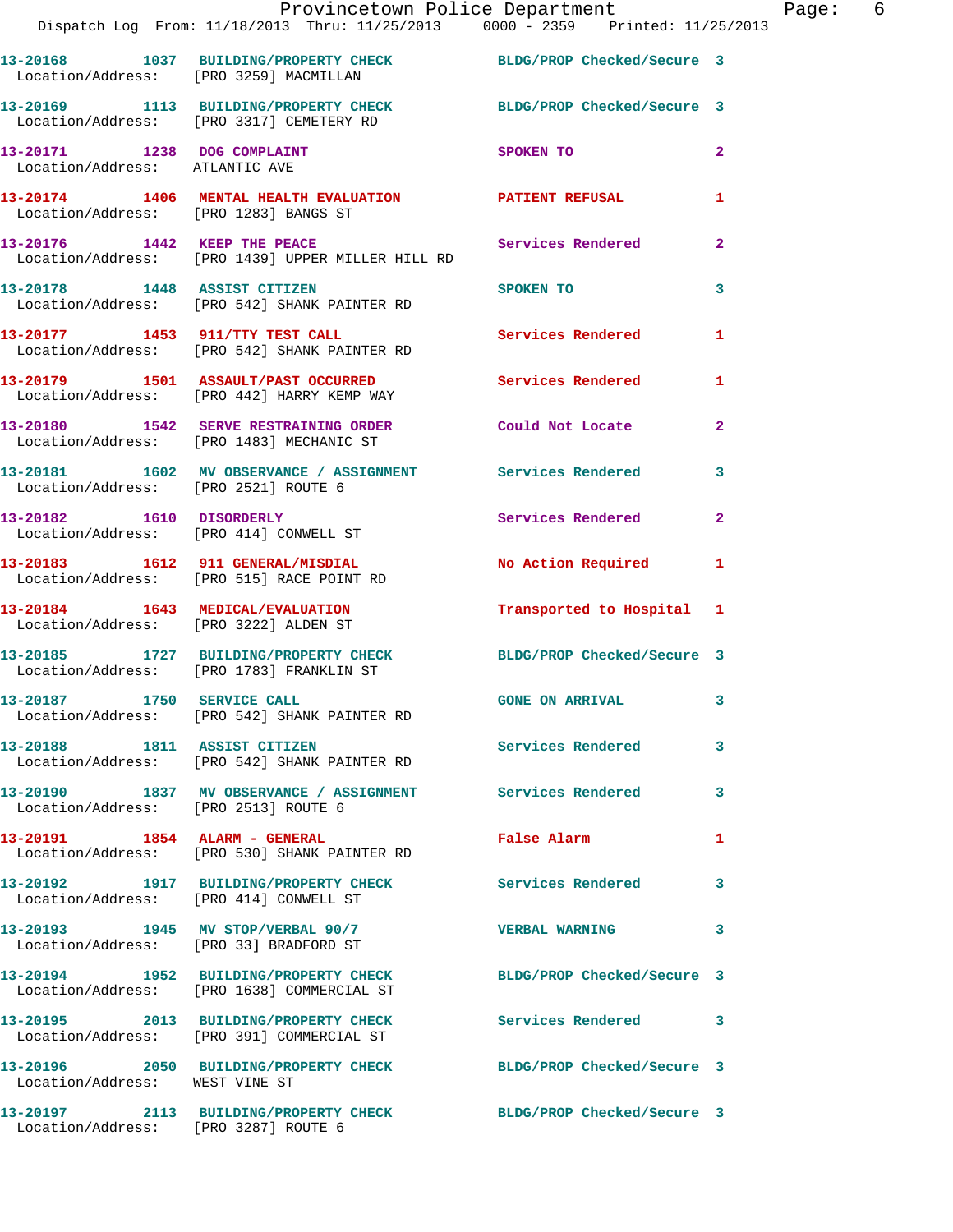|                                   | 13-20198 2127 BUILDING/PROPERTY CHECK<br>Location/Address: [PRO 664] COMMERCIAL ST                                | Services Rendered 3          |                |    |
|-----------------------------------|-------------------------------------------------------------------------------------------------------------------|------------------------------|----------------|----|
|                                   | 13-20199 2130 BUILDING/PROPERTY CHECK BLDG/PROP Checked/Secure 3<br>Location/Address: [PRO 521] ROUTE 6           |                              |                |    |
|                                   | 13-20200 2205 MV OBSERVANCE / ASSIGNMENT Services Rendered 3<br>Location/Address: [PRO 94] BRADFORD ST            |                              |                |    |
|                                   | 13-20201 2333 BUILDING/PROPERTY CHECK BLDG/PROP Checked/Secure 3<br>Location/Address: [PRO 545] SHANKPAINTER RD   |                              |                |    |
|                                   | 13-20202 2346 BUILDING/PROPERTY CHECK Services Rendered 3<br>Location/Address: [PRO 2898] JEROME SMITH RD         |                              |                |    |
| For Date: $11/21/2013$ - Thursday |                                                                                                                   |                              |                |    |
|                                   | 13-20203 0015 ALARM - GENERAL<br>Location/Address: [PRO 376] COMMERCIAL ST                                        | False Alarm <b>Example 2</b> | 1              |    |
|                                   | 13-20204 0027 BUILDING/PROPERTY CHECK<br>Location/Address: [PRO 341] COMMERCIAL ST                                | BLDG/PROP Checked/Secure 3   |                |    |
|                                   | 13-20205 0029 BUILDING/PROPERTY CHECK Services Rendered 3<br>Location/Address: [PRO 2490] PROVINCELANDS RD        |                              |                |    |
|                                   | 13-20206 0036 BUILDING/PROPERTY CHECK BLDG/PROP Checked/Secure 3<br>Location/Address: [PRO 414] CONWELL ST        |                              |                |    |
|                                   | 13-20207 0144 BUILDING/PROPERTY CHECK<br>Location/Address: [PRO 440] HARRY KEMP WAY                               | BLDG/PROP Checked/Secure 3   |                |    |
|                                   | 13-20208 0240 BUILDING/PROPERTY CHECK<br>Location/Address: [PRO 519] RACE POINT RD                                | BLDG/PROP Checked/Secure 3   |                |    |
|                                   | 13-20209 0242 BUILDING/PROPERTY CHECK<br>Location/Address: [PRO 391] COMMERCIAL ST                                | Services Rendered 3          |                |    |
|                                   | 13-20210 0246 BUILDING/PROPERTY CHECK<br>Location/Address: [PRO 564] BAYBERRY                                     | BLDG/PROP Checked/Secure 3   |                |    |
| 13-20211 0305 LOBBY TRAFFIC       | Location/Address: SHANKPAINTER RD                                                                                 | Services Rendered 2          |                | 16 |
|                                   | 13-20212 0408 BUILDING/PROPERTY CHECK BLDG/PROP Checked/Secure 3<br>Location/Address: [PRO 444] HIGH POLE         |                              |                |    |
|                                   | 13-20213 0447 BUILDING/PROPERTY CHECK Services Rendered 3<br>Location/Address: [PRO 521] ROUTE 6                  |                              |                |    |
|                                   | 13-20214 0512 BUILDING/PROPERTY CHECK BLDG/PROP Checked/Secure 3<br>Location/Address: [PRO 3030] TIN PAN ALLEY RD |                              |                |    |
|                                   | 13-20216 0802 BUILDING/PROPERTY CHECK BLDG/PROP Checked/Secure 3<br>Location/Address: [PRO 2898] JEROME SMITH RD  |                              |                |    |
| 13-20217 0813 OFF AT SCHOOL       | Location/Address: [PRO 569] WINSLOW ST                                                                            | Services Rendered 3          |                |    |
| Location/Address: WEST VINE ST    | 13-20218 0840 ASSIST AGENCY / MUTUAL AID Services Rendered                                                        |                              | 3              |    |
|                                   | 13-20219 0857 ASSIST CITIZEN<br>Location/Address: [PRO 882] FRITZ'S WAY                                           | Services Rendered            | 3              |    |
|                                   | 13-20220 0905 MV COMPLAINT<br>Location/Address: [PRO 1542] COMMERCIAL ST                                          | Services Rendered            | $\overline{2}$ |    |
|                                   | 13-20221 0954 MV OBSERVANCE / ASSIGNMENT Services Rendered                                                        |                              | 3              |    |
|                                   |                                                                                                                   |                              |                |    |
|                                   |                                                                                                                   |                              |                |    |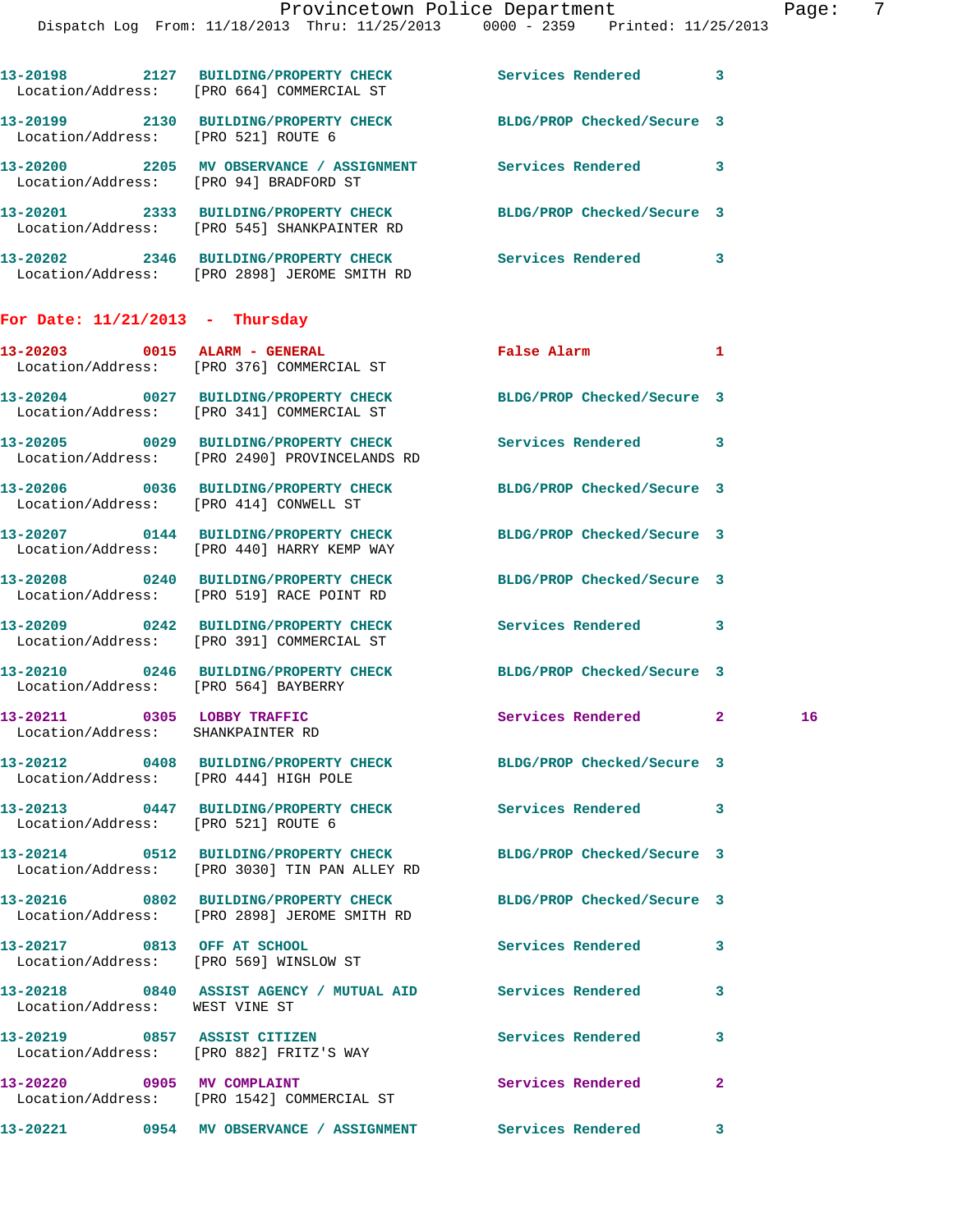|                                                          | Provincetown Police Department<br>Dispatch Log From: 11/18/2013 Thru: 11/25/2013 0000 - 2359 Printed: 11/25/2013 |                            |                |
|----------------------------------------------------------|------------------------------------------------------------------------------------------------------------------|----------------------------|----------------|
|                                                          | Location/Address: [PRO 94] BRADFORD ST                                                                           |                            |                |
|                                                          | 13-20222 1012 ASSIST CITIZEN<br>Location/Address: [PRO 1237] MILLER HILL RD                                      | Services Rendered 3        |                |
| 13-20223 1028 MV ACCIDENT                                | Location/Address: [PRO 537] SHANK PAINTER RD                                                                     | Services Rendered          | $\mathbf{1}$   |
|                                                          | 13-20224 1114 BUILDING/PROPERTY CHECK<br>Location/Address: [PRO 2206] COMMERCIAL ST                              | BLDG/PROP Checked/Secure 3 |                |
|                                                          | 13-20225 1129 MV OBSERVANCE / ASSIGNMENT Services Rendered<br>Location/Address: [PRO 106] COMMERCIAL ST          |                            | 3              |
| 13-20226 1211 HAZARDS                                    | Location/Address: [PRO 1423] PLEASANT ST                                                                         | Services Rendered          | $\overline{2}$ |
|                                                          | 13-20227 1220 FOLLOW UP<br>Location/Address: [PRO 542] SHANK PAINTER RD                                          | <b>SPOKEN TO</b>           | $\overline{2}$ |
|                                                          | 13-20229 1414 BUILDING/PROPERTY CHECK BLDG/PROP Checked/Secure 3<br>Location/Address: [PRO 2494] BRADFORD ST     |                            |                |
|                                                          | 13-20230 1416 MV OBSERVANCE / ASSIGNMENT Services Rendered<br>Location/Address: HOWLAND ST + BRADFORD ST         |                            | 3              |
|                                                          | 13-20231 1505 ASSIST CITIZEN<br>Location/Address: [PRO 569] WINSLOW ST                                           | Services Rendered          | 3              |
|                                                          | 13-20232 1529 AIRCRAFT<br>Location/Address: [PRO 516] RACE POINT RD                                              | Services Rendered          | $\mathbf{2}$   |
| 13-20233 1607 M/V VS BANK<br>Refer To Accident: 13-74-AC | Location/Address: [PRO 530] SHANK PAINTER RD                                                                     | Services Rendered          | 3              |
|                                                          | 13-20234 1622 PARK, WALK & TALK<br>Location/Address: [PRO 182] COMMERCIAL ST                                     | Services Rendered          | $\overline{2}$ |
|                                                          | $13-20235$ $1629$ PARK, WALK & TALK<br>Location/Address: [PRO 488] MAYFLOWER AVE                                 | Services Rendered          | $\mathbf{2}$   |
|                                                          | 13-20236 1712 MV STOP/NO ACTION<br>Location/Address: [PRO 3296] SHANK PAINTER RD                                 | No Action Required         | 3              |
| Location/Address: [PRO 2521] ROUTE 6                     | 13-20238 1804 MV OBSERVANCE / ASSIGNMENT Services Rendered                                                       |                            | $\mathbf{3}$   |
|                                                          | 13-20239 1839 BUILDING/PROPERTY CHECK<br>Location/Address: [PRO 519] RACE POINT RD                               | BLDG/PROP Checked/Secure 3 |                |
|                                                          | 13-20240 1841 BUILDING/PROPERTY CHECK<br>Location/Address: [PRO 1783] FRANKLIN ST                                | BLDG/PROP Checked/Secure 3 |                |
|                                                          | 13-20241 1841 SPEED DOLLY ASSIGNMENT<br>Location/Address: [PRO 542] SHANK PAINTER RD                             | Services Rendered          | 3              |
|                                                          | 13-20242 1847 BUILDING/PROPERTY CHECK<br>Location/Address: [PRO 2494] BRADFORD ST                                | BLDG/PROP Checked/Secure 3 |                |
|                                                          | 13-20243 1907 MV OBSERVANCE / ASSIGNMENT Services Rendered<br>Location/Address: [PRO 2494] BRADFORD ST           |                            | 3              |
| 13-20244 1933 MV STOP                                    | Location/Address: KENDALL LN + BRADFORD ST                                                                       | <b>VERBAL WARNING</b>      | 3              |
| Location/Address: [PRO 3259] MACMILLAN                   | 13-20245 1949 BUILDING/PROPERTY CHECK                                                                            | BLDG/PROP Checked/Secure 3 |                |
|                                                          | 13-20246 1958 MV STOP/VERBAL 90/6<br>Location/Address: [PRO 338] SHANK PAINTER RD                                | <b>VERBAL WARNING</b>      | 3              |

Page: 8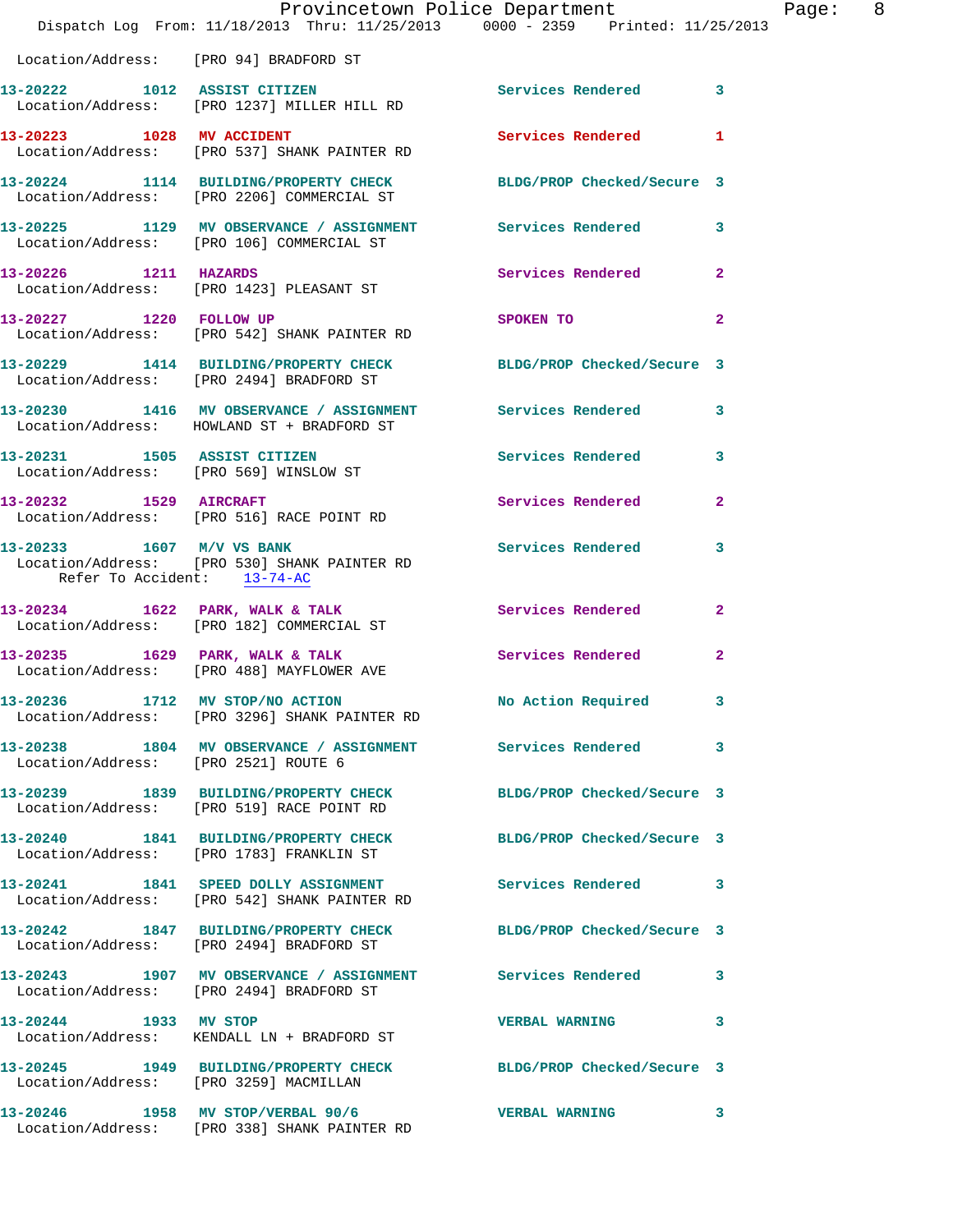Dispatch Log From: 11/18/2013 Thru: 11/25/2013 0000 - 2359 Printed: 11/25/2013

| Location/Address: WEST VINE ST                                          | 13-20247 2005 BUILDING/PROPERTY CHECK BLDG/PROP Checked/Secure 3                                               |                            |                |
|-------------------------------------------------------------------------|----------------------------------------------------------------------------------------------------------------|----------------------------|----------------|
|                                                                         | 13-20248 2030 BUILDING/PROPERTY CHECK<br>Location/Address: [PRO 1778] SHANKPAINTER RD                          | BLDG/PROP Checked/Secure 3 |                |
|                                                                         | 13-20250 2057 BUILDING/PROPERTY CHECK BLDG/PROP Checked/Secure 3<br>Location/Address: [PRO 2206] COMMERCIAL ST |                            |                |
| Location/Address: [PRO 94] BRADFORD ST                                  | 13-20251 2102 MV OBSERVANCE / ASSIGNMENT Services Rendered                                                     |                            | 3              |
| 13-20252 2124 MV STOP<br>Location/Address: [PRO 606] CONWELL ST         |                                                                                                                | <b>VERBAL WARNING</b>      | 3              |
| 13-20253 2131 PARK, WALK & TALK<br>Location/Address: [PRO 80] CARVER ST |                                                                                                                | <b>Services Rendered</b>   | $\overline{2}$ |
| Location/Address: [PRO 3287] ROUTE 6                                    | 13-20254 2205 BUILDING/PROPERTY CHECK Services Rendered                                                        |                            | $\mathbf{3}$   |
|                                                                         | 13-20255 2320 MEDICAL EMERGENCY<br>Location/Address: [PRO 542] SHANK PAINTER RD                                | <b>PATIENT REFUSAL</b>     | $\mathbf{1}$   |
| Location/Address:                                                       | 13-20256 2340 BUILDING/PROPERTY CHECK<br>[PRO 306] COMMERCIAL ST                                               | BLDG/PROP Checked/Secure 3 |                |
|                                                                         | 13-20257 2342 BUILDING/PROPERTY CHECK Services Rendered<br>Location/Address: [PRO 391] COMMERCIAL ST           |                            | $\mathbf{3}$   |
|                                                                         | 13-20258 2356 BUILDING/PROPERTY CHECK<br>Location/Address: [PRO 1783] FRANKLIN ST                              | BLDG/PROP Checked/Secure 3 |                |

## **For Date: 11/22/2013 - Friday**

|                                        | 13-20259 0000 BUILDING/PROPERTY CHECK BLDG/PROP Checked/Secure 3<br>Location/Address: [PRO 530] SHANKPAINTER RD |                    |                         |    |
|----------------------------------------|-----------------------------------------------------------------------------------------------------------------|--------------------|-------------------------|----|
|                                        | $13-20260$ 0002 LOBBY TRAFFIC<br>Location/Address: [PRO 542] SHANK PAINTER RD                                   | Services Rendered  | $2^{\circ}$             | 15 |
| 13-20261 0005 BAR CHECK                | Location/Address: [PRO 80] CARVER ST                                                                            | No Action Required | $\overline{2}$          |    |
|                                        | 13-20262 0013 PARK, WALK & TALK<br>Location/Address: [PRO 3142] COMMERCIAL ST                                   | Services Rendered  | $\overline{2}$          |    |
|                                        | Location/Address: [PRO 2577] BRADFORD ST                                                                        |                    | 3                       |    |
| Location/Address: [PRO 2904] W VINE ST | 13-20264 0057 BUILDING/PROPERTY CHECK BLDG/PROP Checked/Secure 3                                                |                    |                         |    |
|                                        | 13-20265 0115 911 GENERAL/TEST CALLS No Action Required<br>Location/Address: [PRO 542] SHANK PAINTER RD         |                    | 1                       |    |
|                                        | 13-20266   0124 MV OBSERVANCE / ASSIGNMENT   No Action Required<br>Location/Address: BRADFORD ST + RYDER ST     |                    | $\overline{\mathbf{3}}$ |    |
|                                        | Location/Address: [PRO 2490] PROVINCELANDS RD                                                                   |                    | 3                       |    |
|                                        | 13-20268 0146 BUILDING/PROPERTY CHECK BLDG/PROP Checked/Secure 3<br>Location/Address: [PRO 519] RACE POINT RD   |                    |                         |    |
|                                        | 13-20269 0216 BUILDING/PROPERTY CHECK BLDG/PROP Checked/Secure 3<br>Location/Address: [PRO 106] COMMERCIAL ST   |                    |                         |    |
|                                        | 13-20270 0440 BUILDING/PROPERTY CHECK Services Rendered                                                         |                    | 3                       |    |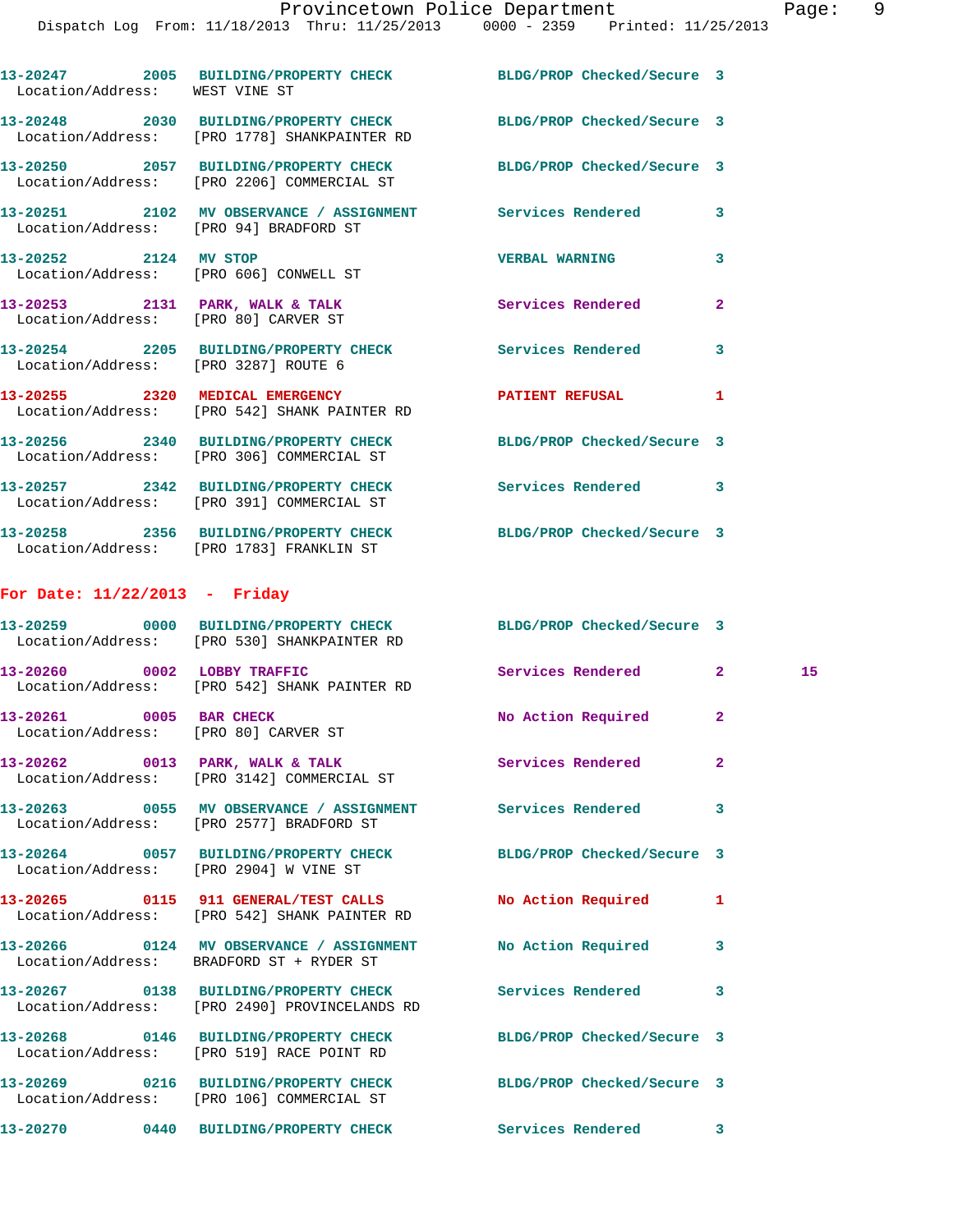|                                                           | Provincetown Police Department<br>Dispatch Log From: 11/18/2013 Thru: 11/25/2013 0000 - 2359 Printed: 11/25/2013 |                            |              |
|-----------------------------------------------------------|------------------------------------------------------------------------------------------------------------------|----------------------------|--------------|
|                                                           | Location/Address: [PRO 2898] JEROME SMITH RD                                                                     |                            |              |
| Location/Address: [PRO 521] ROUTE 6                       | 13-20271 0502 BUILDING/PROPERTY CHECK BLDG/PROP Checked/Secure 3                                                 |                            |              |
| 13-20272 0507 MV STOP                                     | Location/Address: [PRO 517] RACE POINT RD                                                                        | <b>VERBAL WARNING</b>      | 3            |
|                                                           | 13-20273 0512 MV OBSERVANCE / ASSIGNMENT<br>Location/Address: W VINE ST + BRADFORD ST                            | Services Rendered          | 3            |
|                                                           | 13-20274 0531 BUILDING/PROPERTY CHECK<br>Location/Address: [PRO 3256] COMMERCIAL ST                              | BLDG/PROP Checked/Secure 3 |              |
|                                                           | 13-20275 0547 BUILDING/PROPERTY CHECK<br>Location/Address: [PRO 1778] SHANKPAINTER RD                            | BLDG/PROP Checked/Secure 3 |              |
|                                                           | 13-20276 0557 BUILDING/PROPERTY CHECK<br>Location/Address: [PRO 3292] COMMERCIAL ST                              | BLDG/PROP Checked/Secure 3 |              |
| Location/Address: [PRO 3440] ROUTE 6                      | 13-20277 0707 MV OBSERVANCE / ASSIGNMENT Services Rendered                                                       |                            | 3            |
| Location/Address: [PRO 3287] ROUTE 6                      | 13-20278 0733 BUILDING/PROPERTY CHECK                                                                            | BLDG/PROP Checked/Secure 3 |              |
| Location/Address: [PRO 571] ALDEN ST                      | 13-20279 0759 BUILDING/PROPERTY CHECK BLDG/PROP Checked/Secure 3                                                 |                            |              |
|                                                           | 13-20280 0838 BUILDING/PROPERTY CHECK<br>Location/Address: [PRO 2898] JEROME SMITH RD                            | BLDG/PROP Checked/Secure 3 |              |
| 13-20281 1007 DID NOT CALL IN                             | Location/Address: [PRO 3632] COMMERCIAL ST                                                                       | SPOKEN TO                  | 3            |
| Location/Address: COMMERCIAL ST                           | 13-20284 1031 ANNOYING PHONE CALLS                                                                               | Services Rendered          | 3            |
|                                                           | 13-20282 1042 BUILDING/PROPERTY CHECK<br>Location/Address: [PRO 3317] CEMETERY RD                                | BLDG/PROP Checked/Secure 3 |              |
| 13-20283 1117 FOLLOW UP                                   | Location/Address: [PRO 182] COMMERCIAL ST                                                                        | Services Rendered          | $\mathbf{2}$ |
| 13-20285 1140 FOLLOW UP                                   | Location/Address: [PRO 542] SHANK PAINTER RD                                                                     | Services Rendered          | $\mathbf{2}$ |
| 13-20286 1349 MV HIT & RUN<br>Refer To Accident: 13-75-AC | Location/Address: [PRO 688] ATLANTIC AVE                                                                         | <b>Services Rendered</b>   | $\mathbf{2}$ |
|                                                           | 13-20287 1558 BUILDING/PROPERTY CHECK<br>Location/Address: [PRO 525] COMMERCIAL ST                               | Services Rendered          | 3            |
|                                                           | 13-20288 1636 BUILDING/PROPERTY CHECK<br>Location/Address: [PRO 1783] FRANKLIN ST                                | BLDG/PROP Checked/Secure 3 |              |
| 13-20289 1709 ALARM - FIRE                                | Location/Address: [PRO 106] COMMERCIAL ST                                                                        | False Alarm                | 1            |
|                                                           | 13-20290 1732 LOST KEYS<br>Location/Address: [PRO 542] SHANK PAINTER RD                                          | Services Rendered          | 3            |
| 13-20291 1745 MV STOP                                     | Location/Address: [PRO 2483] COMMERCIAL ST                                                                       | No Action Required         | 3            |
|                                                           | 13-20292 1750 BUILDING/PROPERTY CHECK<br>Location/Address: [PRO 447] JEROME SMITH RD                             | BLDG/PROP Checked/Secure 3 |              |
| Location/Address: [PRO 433] RYDER ST                      | 13-20293 1811 BUILDING/PROPERTY CHECK                                                                            | BLDG/PROP Checked/Secure 3 |              |

Page: 10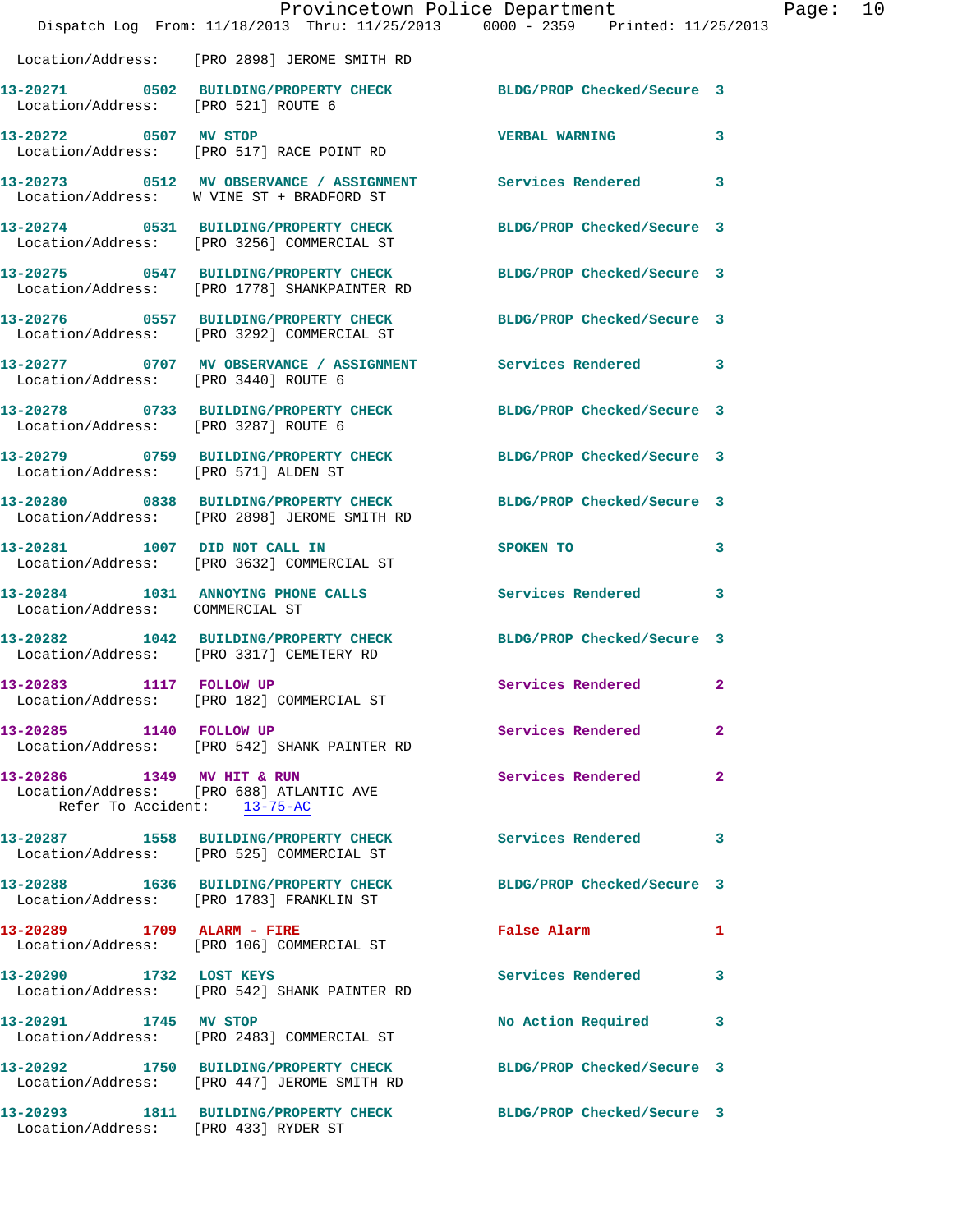| Location/Address: [PRO 3287] ROUTE 6   | 13-20294 1825 BUILDING/PROPERTY CHECK                                                  | BLDG/PROP Checked/Secure 3                                       |              |
|----------------------------------------|----------------------------------------------------------------------------------------|------------------------------------------------------------------|--------------|
| Location/Address: [PRO 564] BAYBERRY   |                                                                                        | 13-20295 1854 BUILDING/PROPERTY CHECK Services Rendered          | 3            |
|                                        | 13-20296 1909 MV OBSERVANCE / ASSIGNMENT<br>Location/Address: [PRO 2494] BRADFORD ST   | <b>Services Rendered</b>                                         | 3            |
|                                        | 13-20297 2027 BUILDING/PROPERTY CHECK<br>Location/Address: [PRO 391] COMMERCIAL ST     | <b>Services Rendered</b>                                         | 3            |
| Location/Address: [PRO 16] BRADFORD ST | 13-20298 2103 BUILDING/PROPERTY CHECK                                                  | BLDG/PROP Checked/Secure 3                                       |              |
|                                        | 13-20299 2124 BUILDING/PROPERTY CHECK<br>Location/Address: [PRO 2206] COMMERCIAL ST    | BLDG/PROP Checked/Secure 3                                       |              |
|                                        | 13-20300 2145 BUILDING/PROPERTY CHECK<br>Location/Address: [PRO 519] RACE POINT RD     | BLDG/PROP Checked/Secure 3                                       |              |
|                                        | 13-20301 2213 BUILDING/PROPERTY CHECK<br>Location/Address: [PRO 99] COMMERCIAL ST      | BLDG/PROP Checked/Secure 3                                       |              |
|                                        | 13-20302 2219 BUILDING/PROPERTY CHECK<br>Location/Address: [PRO 2898] JEROME SMITH RD  | BLDG/PROP Checked/Secure 3                                       |              |
|                                        | 13-20303 2322 BUILDING/PROPERTY CHECK<br>Location/Address: [PRO 545] SHANK PAINTER RD  | BLDG/PROP Checked/Secure 3                                       |              |
| Location/Address:                      | 13-20304 2326 BUILDING/PROPERTY CHECK<br>[PRO 391] COMMERCIAL ST                       | <b>Services Rendered</b>                                         | 3            |
| Location/Address:                      | 13-20305 2326 MEDICAL EMERGENCY/EVAL<br>[PRO 1283] BANGS ST                            | <b>Services Rendered</b>                                         | 1            |
|                                        | 13-20306 2331 BUILDING/PROPERTY CHECK<br>Location/Address: [PRO 2500] COMMERCIAL ST    | Services Rendered                                                | 3            |
|                                        | 13-20307 2339 MV OBSERVANCE / ASSIGNMENT<br>Location/Address: BRADFORD ST + HOWLAND ST | <b>Services Rendered</b>                                         | $\mathbf{3}$ |
| For Date: $11/23/2013$ - Saturday      |                                                                                        |                                                                  |              |
|                                        |                                                                                        | 13-20308 0007 BUILDING/PROPERTY CHECK BLDG/PROP Checked/Secure 3 |              |

| Location/Address: [PRO 2539] RYDER ST |                                                                                         |                            |                |
|---------------------------------------|-----------------------------------------------------------------------------------------|----------------------------|----------------|
|                                       | 13-20309 0018 BUILDING/PROPERTY CHECK<br>Location/Address: [PRO 1638] COMMERCIAL ST     | BLDG/PROP Checked/Secure 3 |                |
|                                       | Location/Address: BRADFORD ST + COTTAGE ST                                              |                            | $\mathbf{3}$   |
| 13-20311 0030 MV STOP                 | Location/Address: FRANKLIN ST + BRADFORD ST                                             | <b>VERBAL WARNING</b>      | $\mathbf{3}$   |
|                                       | 13-20312 0040 BUILDING/PROPERTY CHECK<br>Location/Address: [PRO 1783] FRANKLIN ST       | BLDG/PROP Checked/Secure 3 |                |
|                                       | 13-20313  0040 BUILDING/PROPERTY CHECK<br>Location/Address: [PRO 2490] PROVINCELANDS RD | <b>Services Rendered</b>   | $\mathbf{3}$   |
|                                       | Location/Address: BRADFORD ST + RYDER ST                                                |                            | $\mathbf{3}$   |
|                                       | 13-20315 0108 PARK, WALK & TALK<br>Location/Address: [PRO 165] COMMERCIAL ST            | Services Rendered          | $\overline{2}$ |
| 13-20316                              | 0124 BOAT/HARBORMASTER                                                                  | Services Rendered          | $\overline{2}$ |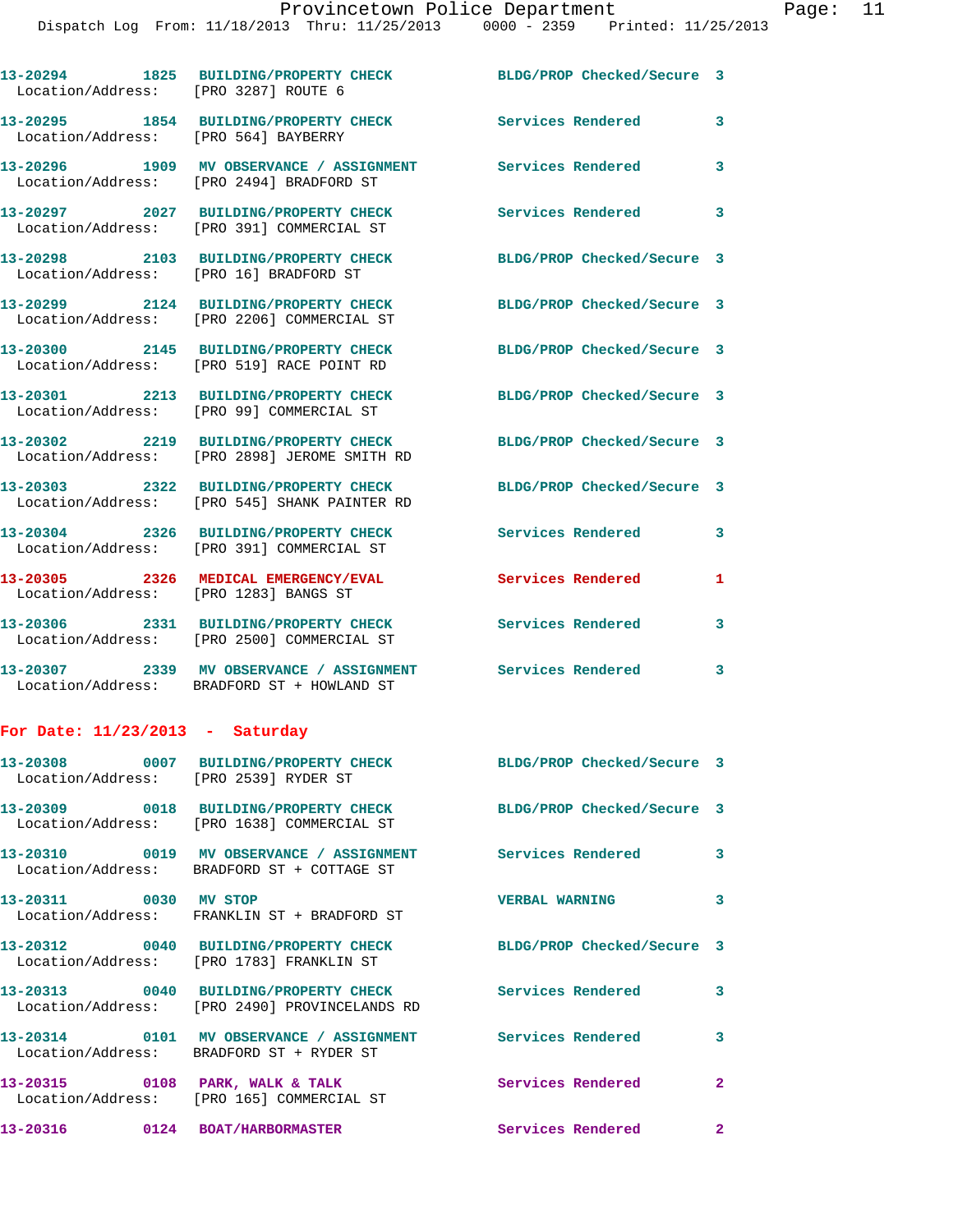|                                                                       | Provincetown Police Department                                                                 |                            |              |
|-----------------------------------------------------------------------|------------------------------------------------------------------------------------------------|----------------------------|--------------|
|                                                                       | Dispatch Log From: 11/18/2013 Thru: 11/25/2013 0000 - 2359 Printed: 11/25/2013                 |                            |              |
|                                                                       | Location/Address: [PRO 2543] MACMILLAN WHARF                                                   |                            |              |
|                                                                       | 13-20317 0159 BUILDING/PROPERTY CHECK<br>Location/Address: [PRO 519] RACE POINT RD             | BLDG/PROP Checked/Secure 3 |              |
|                                                                       | 13-20318 0253 LOBBY TRAFFIC<br>Location/Address: [PRO 542] SHANK PAINTER RD                    | Services Rendered          | $\mathbf{2}$ |
| Location/Address: [PRO 3287] ROUTE 6                                  | 13-20319 0254 BUILDING/PROPERTY CHECK                                                          | BLDG/PROP Checked/Secure 3 |              |
|                                                                       | 13-20320 0339 BUILDING/PROPERTY CHECK<br>Location/Address: [PRO 3030] TIN PAN ALLEY RD         | BLDG/PROP Checked/Secure 3 |              |
|                                                                       | 13-20321 0343 BUILDING/PROPERTY CHECK<br>Location/Address: [PRO 2543] MACMILLAN WHARF          | BLDG/PROP Checked/Secure 3 |              |
| Location/Address: [PRO 521] ROUTE 6                                   | 13-20322 0455 BUILDING/PROPERTY CHECK                                                          | BLDG/PROP Checked/Secure 3 |              |
| Location/Address: [PRO 3287] ROUTE 6                                  | 13-20323 0459 BUILDING/PROPERTY CHECK                                                          | BLDG/PROP Checked/Secure 3 |              |
|                                                                       | 13-20324 0505 BUILDING/PROPERTY CHECK<br>Location/Address: [PRO 530] SHANK PAINTER RD          | BLDG/PROP Checked/Secure 3 |              |
|                                                                       | 13-20325 0507 BUILDING/PROPERTY CHECK<br>Location/Address: [PRO 2499] RACE POINT RD            | <b>Services Rendered</b>   | 3            |
|                                                                       | 13-20326 0729 BUILDING/PROPERTY CHECK<br>Location/Address: [PRO 2898] JEROME SMITH RD          | BLDG/PROP Checked/Secure 3 |              |
| Location/Address: [PRO 2521] ROUTE 6                                  | 13-20327 0731 MV OBSERVANCE / ASSIGNMENT Services Rendered                                     |                            | 3            |
| 13-20328<br>Location/Address: [PRO 3287] ROUTE 6                      | 0744 BUILDING/PROPERTY CHECK                                                                   | BLDG/PROP Checked/Secure 3 |              |
|                                                                       | 13-20329 0759 BUILDING/PROPERTY CHECK<br>Location/Address: [PRO 2500] COMMERCIAL ST            | BLDG/PROP Checked/Secure 3 |              |
| 13-20330                                                              | 0821 MV OBSERVANCE / ASSIGNMENT No Action Required<br>Location/Address: [PRO 3089] BRADFORD ST |                            | 3            |
| 13-20331 0841 LOOSE DOGS                                              | Location/Address: [PRO 3091] OLD ANN PAGE WAY                                                  | SPOKEN TO                  | $\mathbf{2}$ |
|                                                                       | 13-20332 0848 BUILDING/PROPERTY CHECK<br>Location/Address: [PRO 391] COMMERCIAL ST             | BLDG/PROP Checked/Secure 3 |              |
| 13-20333 0849 ILLEGAL PARKING<br>Location/Address: [PRO 3287] ROUTE 6 |                                                                                                | <b>VERBAL WARNING</b>      | $\mathbf{2}$ |
|                                                                       | 13-20334 0859 BUILDING/PROPERTY CHECK<br>Location/Address: [PRO 444] HIGH POLE HILL            | BLDG/PROP Checked/Secure 3 |              |
| Location/Address: [PRO 571] ALDEN ST                                  | 13-20335 0944 BUILDING/PROPERTY CHECK                                                          | BLDG/PROP Checked/Secure 3 |              |
| 13-20336 1037 VERBAL SPEED                                            | Location/Address: [PRO 2521] ROUTE 6                                                           | <b>VERBAL WARNING</b>      | 3            |
|                                                                       | 13-20337 1137 SECTION 12 TRANSPORT<br>Location/Address: [PRO 537] SHANK PAINTER RD             | Transported to Hospital    | 1            |
| 13-20338 1246 FIRE, OTHER                                             | Location/Address: [PRO 242] COMMERCIAL ST                                                      | <b>Services Rendered</b>   | 1            |
|                                                                       | 13-20339 1351 BUILDING/PROPERTY CHECK<br>Location/Address: [PRO 3163] WINTHROP ST              | BLDG/PROP Checked/Secure 3 |              |

Page:  $12$ <br> $13$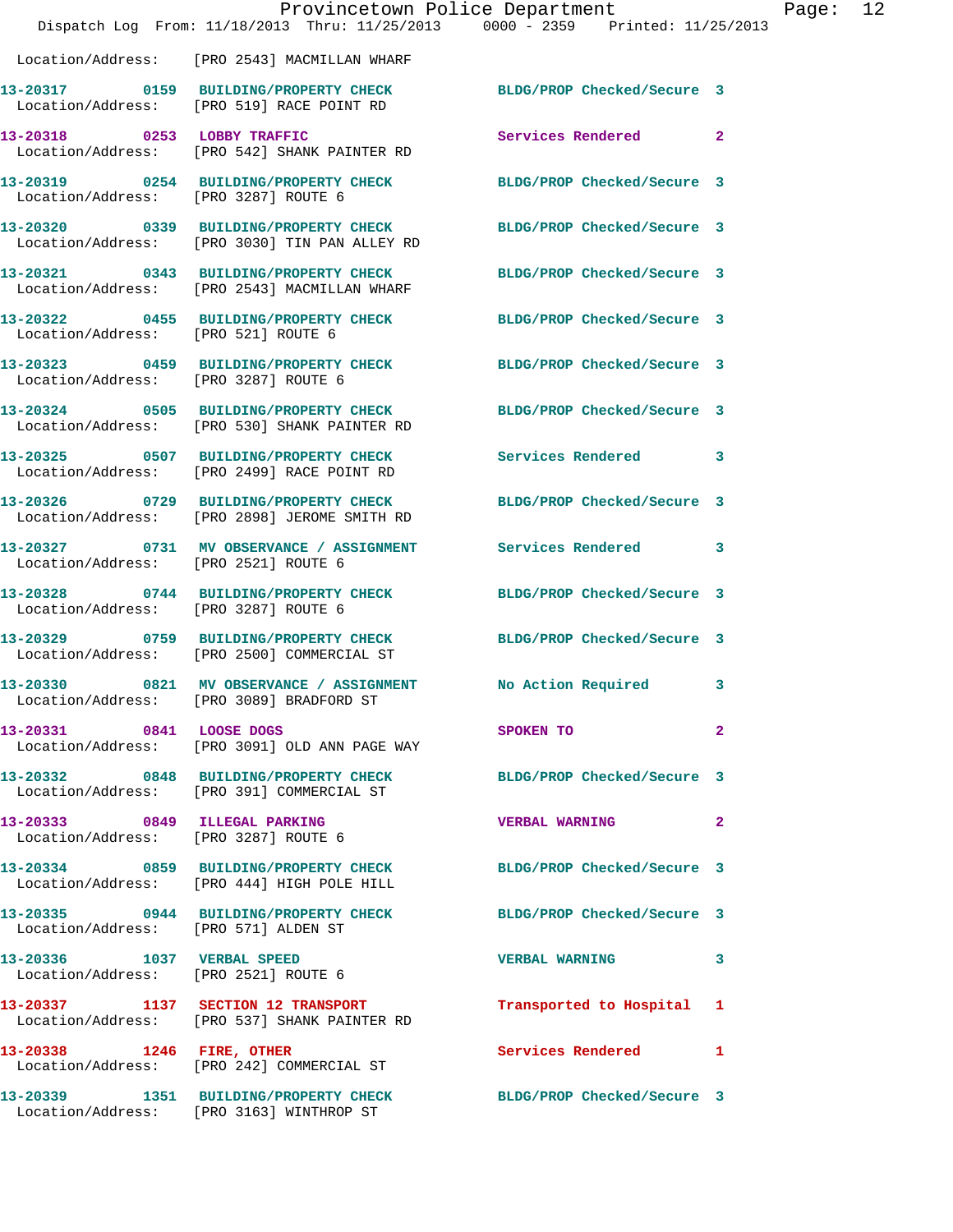|                                        | Dispatch Log From: 11/18/2013 Thru: 11/25/2013 0000 - 2359 Printed: 11/25/2013                                   | Provincetown Police Department |   | Page: 13 |  |
|----------------------------------------|------------------------------------------------------------------------------------------------------------------|--------------------------------|---|----------|--|
|                                        |                                                                                                                  |                                |   |          |  |
|                                        | 13-20342 1453 FOUND PROPERTY<br>Location/Address: [PRO 306] COMMERCIAL ST                                        | Services Rendered 3            |   |          |  |
|                                        | 13-20341 1459 FLIGHT COVERAGE<br>Location/Address: [PRO 516] RACE POINT RD                                       | Services Rendered 2            |   |          |  |
|                                        | 13-20343 1513 PARK, WALK & TALK<br>Location/Address: [PRO 488] MAYFLOWER AVE                                     | No Action Required 2           |   |          |  |
|                                        | 13-20344 1635 BUILDING/PROPERTY CHECK Services Rendered 3<br>Location/Address: [PRO 2577] BRADFORD ST            |                                |   |          |  |
|                                        | 13-20345 1644 BUILDING/PROPERTY CHECK BLDG/PROP Checked/Secure 3<br>Location/Address: [PRO 3259] MACMILLAN WHARF |                                |   |          |  |
| Location/Address: [PRO 2521] ROUTE 6   | 13-20346 1646 MV OBSERVANCE / ASSIGNMENT Services Rendered 3                                                     |                                |   |          |  |
| 13-20347 1659 MV STOP                  | Location/Address: ROUTE 6 + SNAIL RD                                                                             | VERBAL WARNING 3               |   |          |  |
| Location/Address: [PRO 521] ROUTE 6    | 13-20348 1718 BUILDING/PROPERTY CHECK BLDG/PROP Checked/Secure 3                                                 |                                |   |          |  |
|                                        | 13-20349 1803 BUILDING/PROPERTY CHECK BLDG/PROP Checked/Secure 3<br>Location/Address: [PRO 1783] FRANKLIN ST     |                                |   |          |  |
|                                        | 13-20351 1817 HARASSMENT<br>Location/Address: [PRO 1192] COMMERCIAL ST                                           | No Action Required 2           |   |          |  |
| Location/Address: [PRO 444] HIGH POLE  | 13-20350 1830 BUILDING/PROPERTY CHECK BLDG/PROP Checked/Secure 3                                                 |                                |   |          |  |
| Location/Address: [PRO 451] JOHNSON ST | 13-20352 1846 VANDALISM                                                                                          | Services Rendered 3            |   |          |  |
|                                        | 13-20353 2035 MEDICAL EMERGENCY<br>Location/Address: [PRO 3222] ALDEN ST                                         | Transported to Hospital 1      |   |          |  |
| Location/Address: WEST VINE ST         | 13-20355 2103 BUILDING/PROPERTY CHECK BLDG/PROP Checked/Secure 3                                                 |                                |   |          |  |
|                                        | 13-20356 2201 BUILDING/PROPERTY CHECK<br>Location/Address: [PRO 530] SHANKPAINTER RD                             | BLDG/PROP Checked/Secure 3     |   |          |  |
| Location/Address: [PRO 433] RYDER ST   | 13-20357 2214 BUILDING/PROPERTY CHECK BLDG/PROP Checked/Secure 3                                                 |                                |   |          |  |
| Location/Address: [PRO 564] BAYBERRY   | 13-20358 2224 BUILDING/PROPERTY CHECK                                                                            | Services Rendered 3            |   |          |  |
|                                        | 13-20359   2259   ALARM - GENERAL<br>Location/Address: [PRO 838] COMMERCIAL ST                                   | False Alarm                    | 1 |          |  |
| Location/Address: [PRO 2543] MACMILLAN | 13-20360 2332 BUILDING/PROPERTY CHECK BLDG/PROP Checked/Secure 3                                                 |                                |   |          |  |
|                                        | 13-20361 2352 BUILDING/PROPERTY CHECK BLDG/PROP Checked/Secure 3<br>Location/Address: [PRO 545] SHANKPAINTER RD  |                                |   |          |  |
| For Date: $11/24/2013$ - Sunday        |                                                                                                                  |                                |   |          |  |

| 13-20362 | 0001 | LOBBY TRAFFIC<br>Location/Address: [PRO 542] SHANK PAINTER RD                   | Services Rendered          |   |  |
|----------|------|---------------------------------------------------------------------------------|----------------------------|---|--|
| 13-20363 | 0006 | <b>BUILDING/PROPERTY CHECK</b><br>Location/Address: [PRO 2490] PROVINCELANDS RD | BLDG/PROP Checked/Secure 3 |   |  |
| 13-20364 | 0012 | SUSPICIOUS M/V<br>Location/Address: [PRO 43] BRADFORD ST                        | SPOKEN TO                  | 2 |  |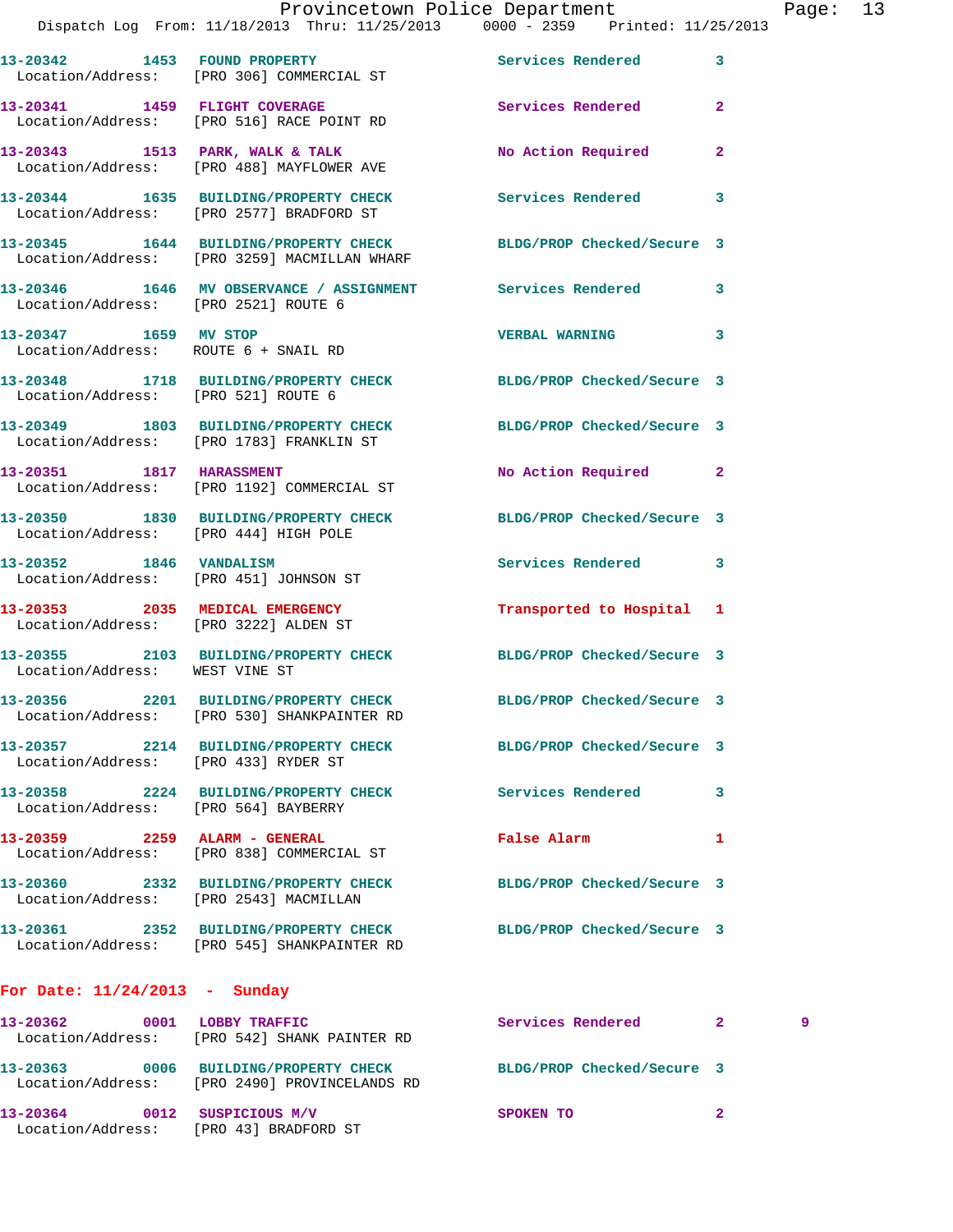|                                                                       | 13-20365 0024 BUILDING/PROPERTY CHECK<br>Location/Address: [PRO 3443] COMMERCIAL ST                           | BLDG/PROP Checked/Secure 3        |                |
|-----------------------------------------------------------------------|---------------------------------------------------------------------------------------------------------------|-----------------------------------|----------------|
| 13-20366 0116 MV STOP<br>Location/Address: ROUTE 6                    |                                                                                                               | <b>VERBAL WARNING</b>             | 3              |
| 13-20367 0128 MV STOP<br>Location/Address: COMMERCIAL ST              |                                                                                                               | <b>VERBAL WARNING</b>             | 3              |
| 13-20368 0133 MV STOP                                                 | Location/Address: BRADFORD ST + MILLER HILL RD                                                                | <b>VERBAL WARNING</b>             | 3              |
|                                                                       | 13-20369 0214 MEDICAL EMERGENCY<br>Location/Address: [PRO 1086] PRINCE ST                                     | Services Rendered 1               |                |
|                                                                       | 13-20370 0251 BUILDING/PROPERTY CHECK<br>Location/Address: [PRO 3296] SHANKPAINTER RD                         | BLDG/PROP Checked/Secure 3        |                |
| Location/Address: [PRO 444] HIGH POLE                                 | 13-20371 0317 BUILDING/PROPERTY CHECK                                                                         | BLDG/PROP Checked/Secure 3        |                |
|                                                                       | 13-20372 0623 BUILDING/PROPERTY CHECK<br>Location/Address: [PRO 1638] COMMERCIAL ST                           | BLDG/PROP Checked/Secure 3        |                |
|                                                                       | 13-20373 0626 BUILDING/PROPERTY CHECK<br>Location/Address: [PRO 391] COMMERCIAL ST                            | BLDG/PROP Checked/Secure 3        |                |
| 13-20374 0752 MEDICAL EMERGENCY<br>Location/Address: SHANK PAINTER RD |                                                                                                               | PATIENT REFUSAL                   |                |
|                                                                       | 13-20375 0847 BUILDING/PROPERTY CHECK BLDG/PROP Checked/Secure 3<br>Location/Address: [PRO 391] COMMERCIAL ST |                                   |                |
| 13-20376 0849 WIRES FLASHING                                          | Location/Address: PROVINCELANDS RD + BRADFORD ST EXT                                                          | Services Rendered 2               |                |
|                                                                       | 13-20377 0901 BUILDING/PROPERTY CHECK<br>Location/Address: [PRO 530] SHANKPAINTER RD                          | BLDG/PROP Checked/Secure 3        |                |
| 13-20378 0924 KEEP THE PEACE                                          | Location/Address: [PRO 1843] BRADFORD ST EXT                                                                  | Services Rendered                 | $\mathbf{2}$   |
| Location/Address: SHANK PAINTER RD                                    | 13-20379 0930 MV OBSERVANCE / ASSIGNMENT No Action Required 3                                                 |                                   |                |
| Location/Address: [PRO 2520] PRINCE ST                                | 13-20380 1040 BUILDING/PROPERTY CHECK                                                                         | BLDG/PROP Checked/Secure 3        |                |
|                                                                       | 13-20381 1105 MV OBSERVANCE / ASSIGNMENT No Action Required<br>Location/Address: BRADFORD ST + WEST VINE ST   |                                   | $\mathbf{3}$   |
| 13-20382 1128 LARCENY                                                 | Location/Address: [PRO 542] SHANK PAINTER RD                                                                  | SPOKEN TO                         | $\overline{a}$ |
| 13-20383 1242 MV STOP                                                 | Location/Address: [PRO 43] BRADFORD ST                                                                        | <b>VERBAL WARNING</b>             | 3              |
|                                                                       | 13-20385 1345 BUILDING/PROPERTY CHECK<br>Location/Address: [PRO 3292] COMMERCIAL ST                           | BLDG/PROP Checked/Secure 3        |                |
|                                                                       | 13-20386 1347 BUILDING/PROPERTY CHECK<br>Location/Address: [PRO 2206] COMMERCIAL ST                           | BLDG/PROP Checked/Secure 3        |                |
| 13-20387 1349 MV STOP                                                 | Location/Address: BRADFORD ST EXT + CREEK HILL RD                                                             | $\sim$ 3<br><b>VERBAL WARNING</b> |                |
| 13-20388 1357 LOST WALLET                                             | Location/Address: [PRO 542] SHANK PAINTER RD                                                                  | Services Rendered                 | 3              |
|                                                                       | 13-20389 1415 BUILDING/PROPERTY CHECK                                                                         | BLDG/PROP Checked/Secure 3        |                |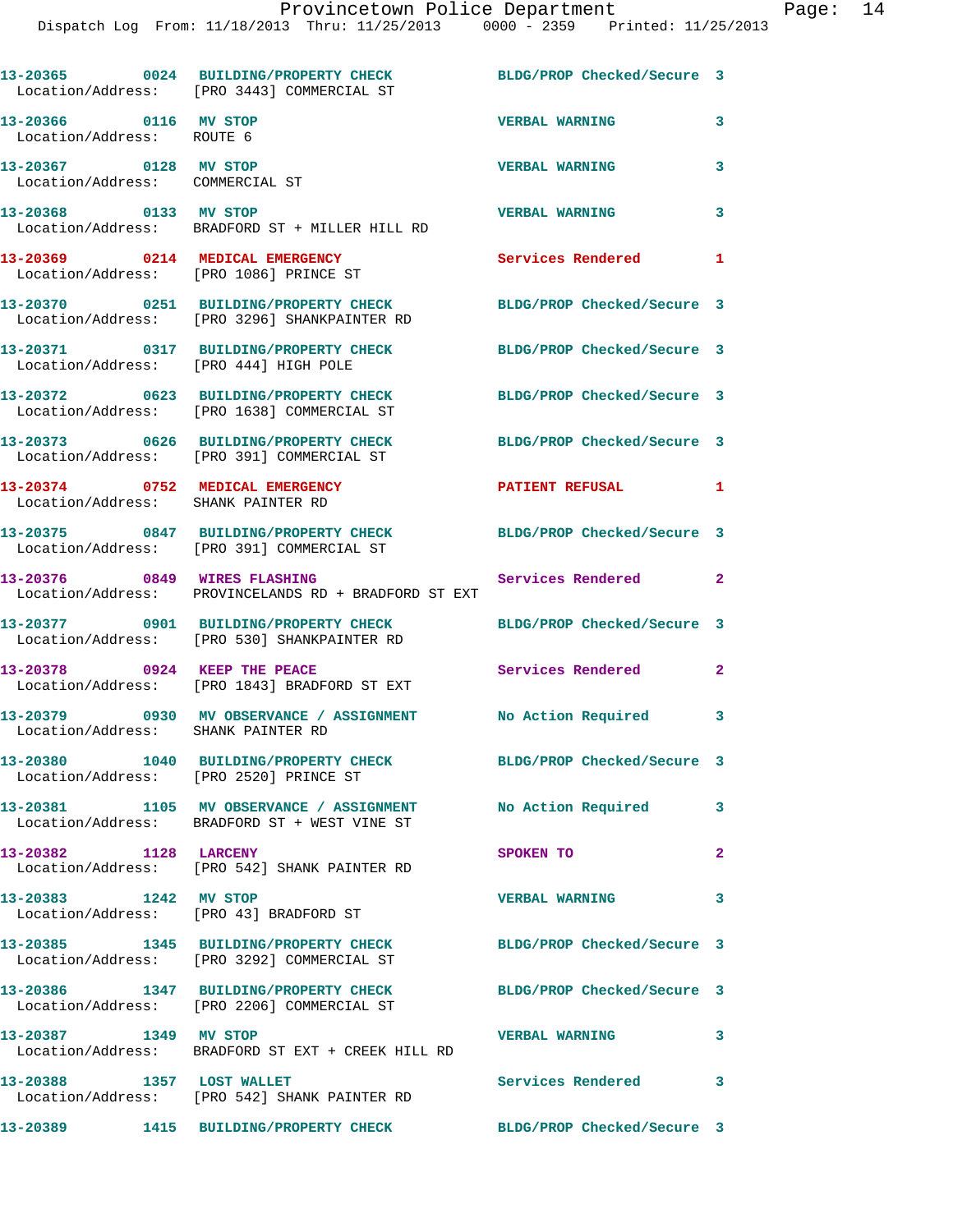|                                        | Dispatch Log From: 11/18/2013 Thru: 11/25/2013 0000 - 2359 Printed: 11/25/2013                                   | Provincetown Police Department                                                                                 |              | Page: 15 |  |
|----------------------------------------|------------------------------------------------------------------------------------------------------------------|----------------------------------------------------------------------------------------------------------------|--------------|----------|--|
|                                        | Location/Address: [PRO 519] RACE POINT RD                                                                        |                                                                                                                |              |          |  |
|                                        | 13-20390 1422 BUILDING/PROPERTY CHECK BLDG/PROP Checked/Secure 3                                                 |                                                                                                                |              |          |  |
|                                        | Location/Address: [PRO 3256] COMMERCIAL ST                                                                       |                                                                                                                |              |          |  |
|                                        | 13-20391 1444 COMPLAINT-RENTAL SCAM SPOKEN TO<br>Location/Address: [PRO 542] SHANK PAINTER RD                    |                                                                                                                | 3            |          |  |
|                                        | 13-20392 1547 PARK, WALK & TALK 1997 Services Rendered 2<br>Location/Address: [PRO 285] COMMERCIAL ST            |                                                                                                                |              |          |  |
|                                        | 13-20393 1614 SMOKE IN THE AREA<br>Location/Address: [PRO 58] BRADFORD ST                                        | False Alarm and the state of the state of the state of the state of the state of the state of the state of the | 1            |          |  |
| 13-20394 1626 HAZARDS                  | Location/Address: SOPER ST + COMMERCIAL ST                                                                       | Removed Hazard                                                                                                 | $\mathbf{2}$ |          |  |
|                                        | 13-20395   1629   HAZARDS<br>Location/Address: [PRO 72] PROVINCELANDS RD                                         | Services Rendered 2                                                                                            |              | 10       |  |
|                                        | 13-20396 1658 BUILDING/PROPERTY CHECK BLDG/PROP Checked/Secure 3<br>Location/Address: [PRO 519] RACE POINT RD    |                                                                                                                |              |          |  |
|                                        | 13-20397 1707 BUILDING/PROPERTY CHECK BLDG/PROP Checked/Secure 3<br>Location/Address: [PRO 3259] MACMILLAN WHARF |                                                                                                                |              |          |  |
|                                        | 13-20398 1715 MV OBSERVANCE / ASSIGNMENT Services Rendered 3<br>Location/Address: [PRO 2577] BRADFORD ST         |                                                                                                                |              |          |  |
| 13-20399 1730 HAZARDS                  | Location/Address: HOWLAND ST + HARRY KEMP WAY                                                                    | Removed Hazard 2                                                                                               |              |          |  |
| Location/Address: [PRO 3259] MACMILLAN | 13-20400 1802 BUILDING/PROPERTY CHECK BLDG/PROP Checked/Secure 3                                                 |                                                                                                                |              |          |  |
|                                        | 13-20401 2006 BUILDING/PROPERTY CHECK BLDG/PROP Checked/Secure 3<br>Location/Address: [PRO 1778] SHANKPAINTER RD |                                                                                                                |              |          |  |
| 13-20402 2013 HAZARDS                  | Location/Address: [PRO 437] FREEMAN ST                                                                           | Removed Hazard                                                                                                 | $\mathbf{2}$ |          |  |
| Location/Address: [PRO 60] BRADFORD ST | 13-20403 2037 COMPLAINT-POWER OUTAGE Services Rendered 3                                                         |                                                                                                                |              |          |  |
|                                        | 13-20404 2039 PARK, WALK & TALK<br>Location/Address: [PRO 182] COMMERCIAL ST                                     | <b>Services Rendered</b>                                                                                       | 2            |          |  |
|                                        | 13-20405 2140 ASSIST CITIZEN<br>Location/Address: [PRO 617] BRADFORD ST                                          | Could Not Locate                                                                                               | 3            |          |  |
|                                        | 13-20407 2223 PROPERTY STORE SIGN MISSING No Action Required<br>Location/Address: [PRO 3229] COMMERCIAL ST       |                                                                                                                | 3            |          |  |
|                                        | 13-20406 2226 BUILDING/PROPERTY CHECK BLDG/PROP Checked/Secure 3<br>Location/Address: [PRO 306] COMMERCIAL ST    |                                                                                                                |              |          |  |
| For Date: $11/25/2013$ - Monday        |                                                                                                                  |                                                                                                                |              |          |  |
|                                        | 13-20408 0005 LOBBY TRAFFIC<br>Location/Address: [PRO 542] SHANK PAINTER RD                                      | Services Rendered 2                                                                                            |              |          |  |
| Location/Address: [PRO 444] HIGH POLE  | 13-20409 0045 BUILDING/PROPERTY CHECK BLDG/PROP Checked/Secure 3                                                 |                                                                                                                |              |          |  |
|                                        | 13-20410 0305 BUILDING/PROPERTY CHECK BLDG/PROP Checked/Secure 3<br>Location/Address: [PRO 2543] MACMILLAN WHARF |                                                                                                                |              |          |  |
|                                        | 13-20411 0400 BUILDING/PROPERTY CHECK BLDG/PROP Checked/Secure 3                                                 |                                                                                                                |              |          |  |

Location/Address: [PRO 3030] TIN PAN ALLEY RD